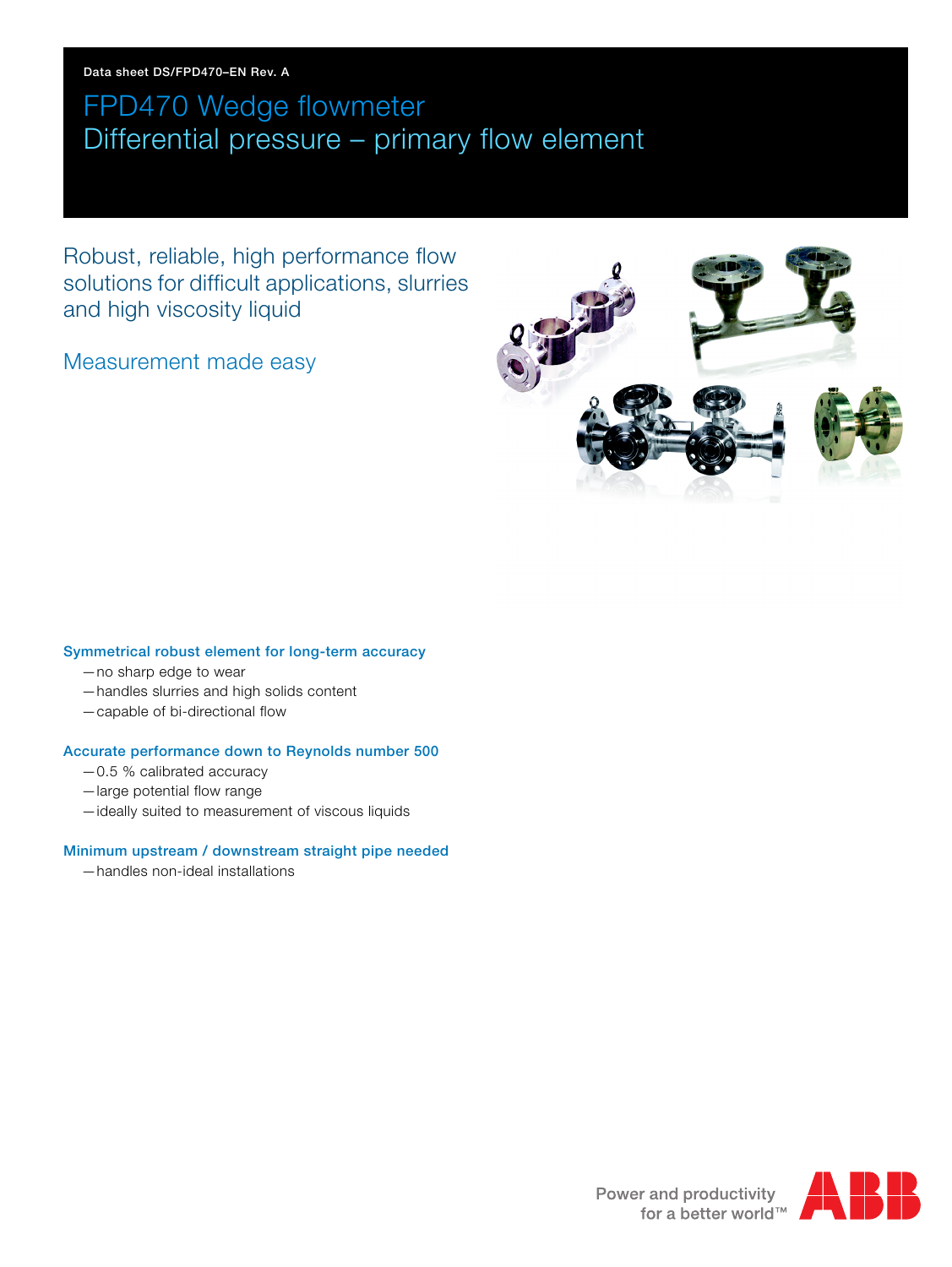### **Overview**

WEDGETM flow elements utilize V-shaped restrictions to produce a square root relationship between differential pressure and volumetric flow. Elements are designed for either clean or dirty service and are offered in various materials, pipe sizes, and pressure ratings. The differential pressure is measured by a differential pressure transmitter. Various process connections on the WEDGE are provided for either pneumatic or electronic transmitters or other differential pressure sensing devices. Wedge meters can be flow calibrated and supplied with a factory calibration report, this includes calculations for the user's process when such data is supplied. The differential pressure measurement is used to calculate flow using a standard wedge flow equation.

The flow element consists of a body and wedge flow restriction. This restriction creates a differential pressure in proportion to the square of the volumetric flow rate. The wedge restriction has no critical surface dimensions, or sharp edges, to affect measurement accuracy as the result of normally expected wear.

<span id="page-1-0"></span>

Fig. 1: Primary flow element – restriction schematic

### Primary flow element types

#### Flanged transmitter connections (model FPD470F)



Chemical-tee transmitter connections (model FPD470C)



#### Pipe-tap transmitter connections (model FPD470P)

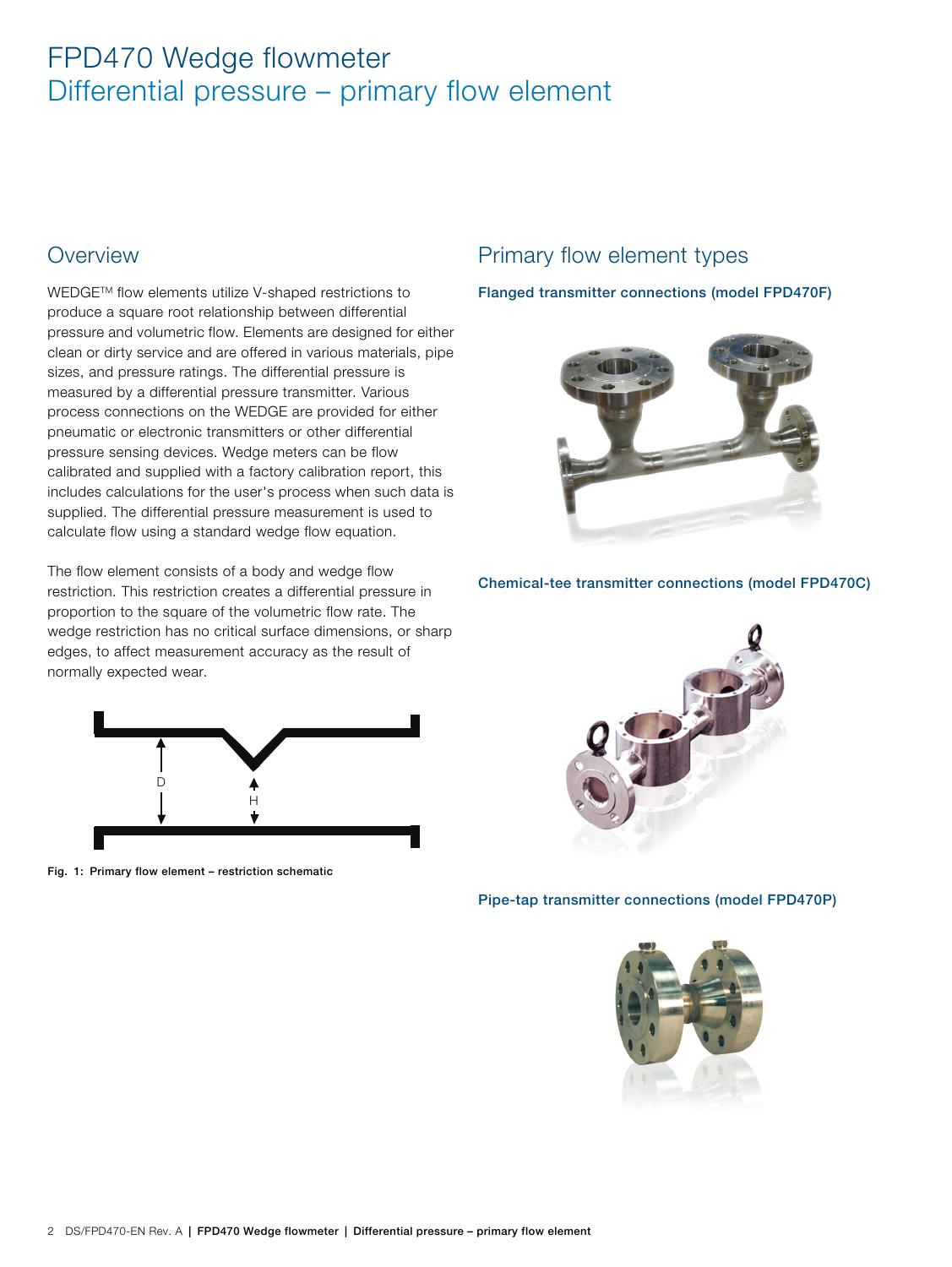### Performance specification

#### Transmitter connections

Connection to the transmitter can be selectable from a range. FPD470F

2 or 3 in. RF flange (SCH 80 I.D.) FPD470C

Chemical-tee type – 8-hole mounting pattern FPD470P

 $1/2$ ,  $3/8$ ,  $1/4$  in. NPT

#### WEDGE element standard H/D ratios – see Fig. [1](#page-1-0), page [2](#page-1-0)

This H/D ratio equals the height of the opening under restriction divided by the internal pipe diameter:

0.2, 0.3, 0.4, 0.5, 0.6, 0.7 (restrictions per model code)

| <b>Plpe size</b>     | <b>Wedge ratio</b>      | Accuracy in % of flow rate |               |
|----------------------|-------------------------|----------------------------|---------------|
| (in.)                | (H/D)                   | <b>Calibrated</b>          | Un-calibrated |
| 1/2                  | 0.2, 0.3, 0.4, 0.5      | 0.75%                      | $+5%$         |
| 1 and $1\frac{1}{2}$ | 0.2, 0.3, 0.4, 0.5      | 0.5%                       | $+5%$         |
| $2$ and $3$          | 0.2, 0.3, 0.4, 0.5      | 0.5%                       | $+5%$         |
| $4$ to $20$          | 0.3, 0.4, 0.5, 0.6, 0.7 | 0.5%                       | $+5%$         |

\*Water calibrated in factory flow lab –

refer to calibration report supplied with each calibrated instrument

#### Table 1: H/D ratios

To determine H/D ratio and differential pressure, refer to SolveDp sizing software.

#### Process flange connection

- ANSI Class 150 raised face
- ANSI Class 300 raised face
- ANSI Class 600 raised face

(contact ABB for additional end flange ratings)

#### Process end connection

ABB offers a wide range of process end connections including ANSI and DIN flanges.

#### Internal bore

A range of schedules and wall thicknesses are available to suit specific requirements, these should be selected to ensure the meter is suitable for the design temperature and pressure. The most typical schedule for a WEDGE is schedule 80.

#### Flange style

- Standard weight pipe is the same as Schedule 40 on 100 to 250 mm (4 to 10 in.) size
- Standard weight wall is 9.5 mm (0.375 in.) on 300 to 600 mm (12 to 24 in.) pipe size
- Standard weight not available on 3 in. and smaller
- X-Strong wall pipe is the same as Schedule 80 on 15 to 200 mm (0.5 to 8 in.) size
- $-$  X-Strong wall is 12.7 mm (0.5 in.) on 250 to 600 mm (10 to 24 in.) pipe size

(contact ABB for information on additional pipe schedules)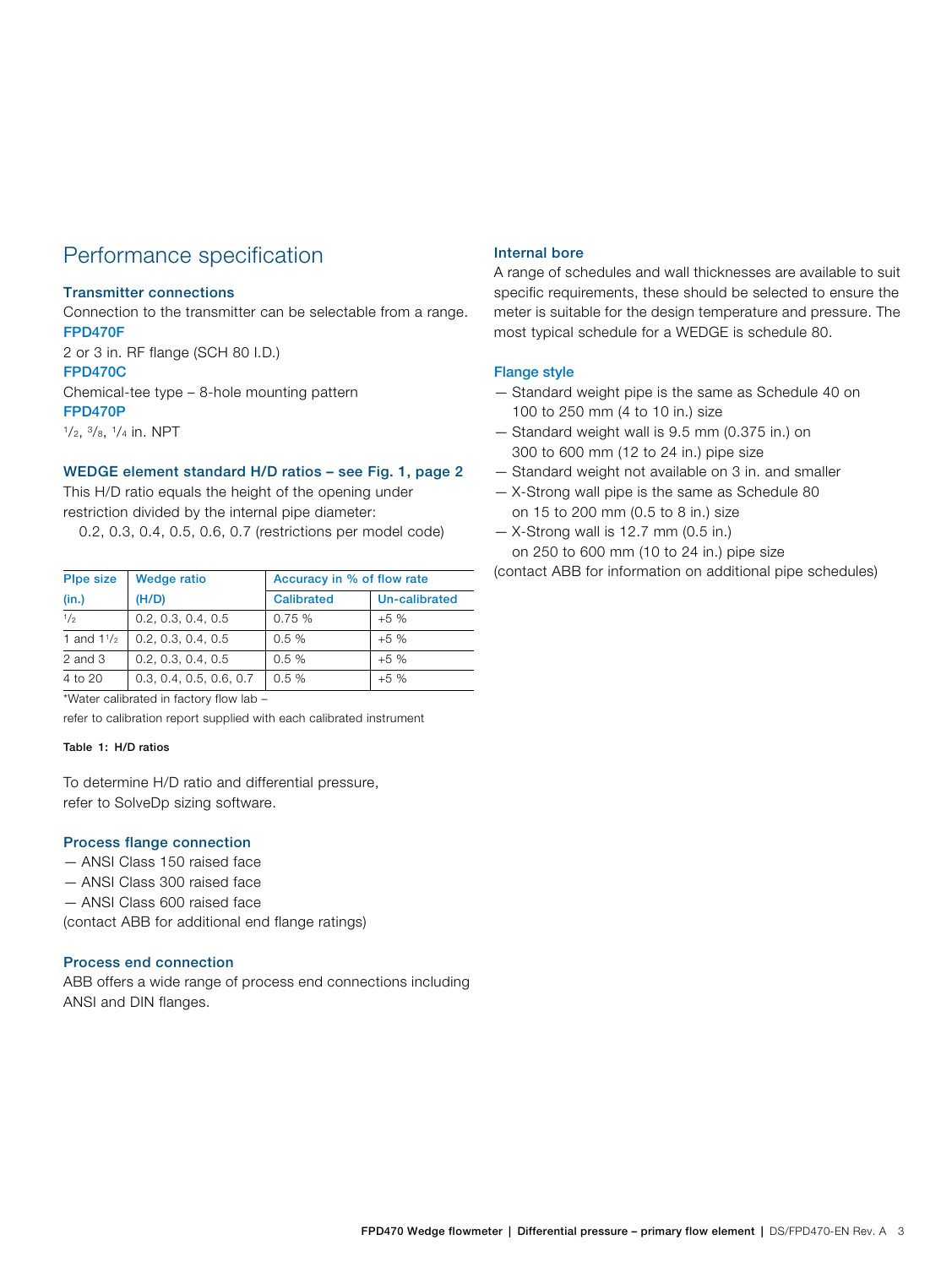#### Materials of construction Process wetted parts

Standard materials of construction are carbon steels and 316 SST but ABB is able to offer over 30 different materials. Below are examples of a few different available materials:

- 25 % Cr Super Duplex (UNS S32750)
- C276 Alloy (UNS N010276)
- 347H stainless steel

#### **Welding**

Pressure retaining welds are completed following the Section IX code and also meet the PED specifications. World-renowned suppliers are used to ensure quality and assurance of welding processes and welding consumable certificates show the mechanical capabilities as well as full traceability of each batch.

#### Chemical-tee gasket material Supplied with FPD470C chemical-tee version

Up to 340 °C (645 °F) graphite. Sealability per ASTM F37A (1/32) 0.50 ml/hr (part no.155S1043 for 2 gasket kit)

#### Pressure Equipment Directive (PED)

Wedgemeters can fall under the pressure equipment directive, if this option is selected ABB will perform the calculations per PED Module H and if it falls under the CATII or CATIII classification will create a technical file to facilitate the request.

### Physical specification

### **Accuracy**

#### **Calibrated**

25 mm (1 in.) or larger:  $\pm 0.5$  % of actual flow when operated within the calibrated range 15 mm  $(1/2 \text{ in.})$ :  $\pm 0.75\%$  of actual flow when operated within the calibrated range

#### Un-calibrated

 $\pm$ 5.0 % of actual flow when using nominal Kd<sup>2</sup> from sizing program. Applies to bi-directional flow Bi-directional

Same as above when Kd<sup>2</sup> designated as reverse flow coefficient

#### **Repeatability**

±0.2 %

#### Temperature and pressure rating

The temperature and pressure rating is dependent on line schedule, materials of construction and process or tapping connection rating.

#### Chemical-tee instrument connection

FPD470C chemical-tee is 300 psi max. or the end flange rating per ANSI B16.5, whichever is lower Flanged instrument connection MWP is per ANSI B16.5 Pipe-tap connection

MWP is per ANSI B16.5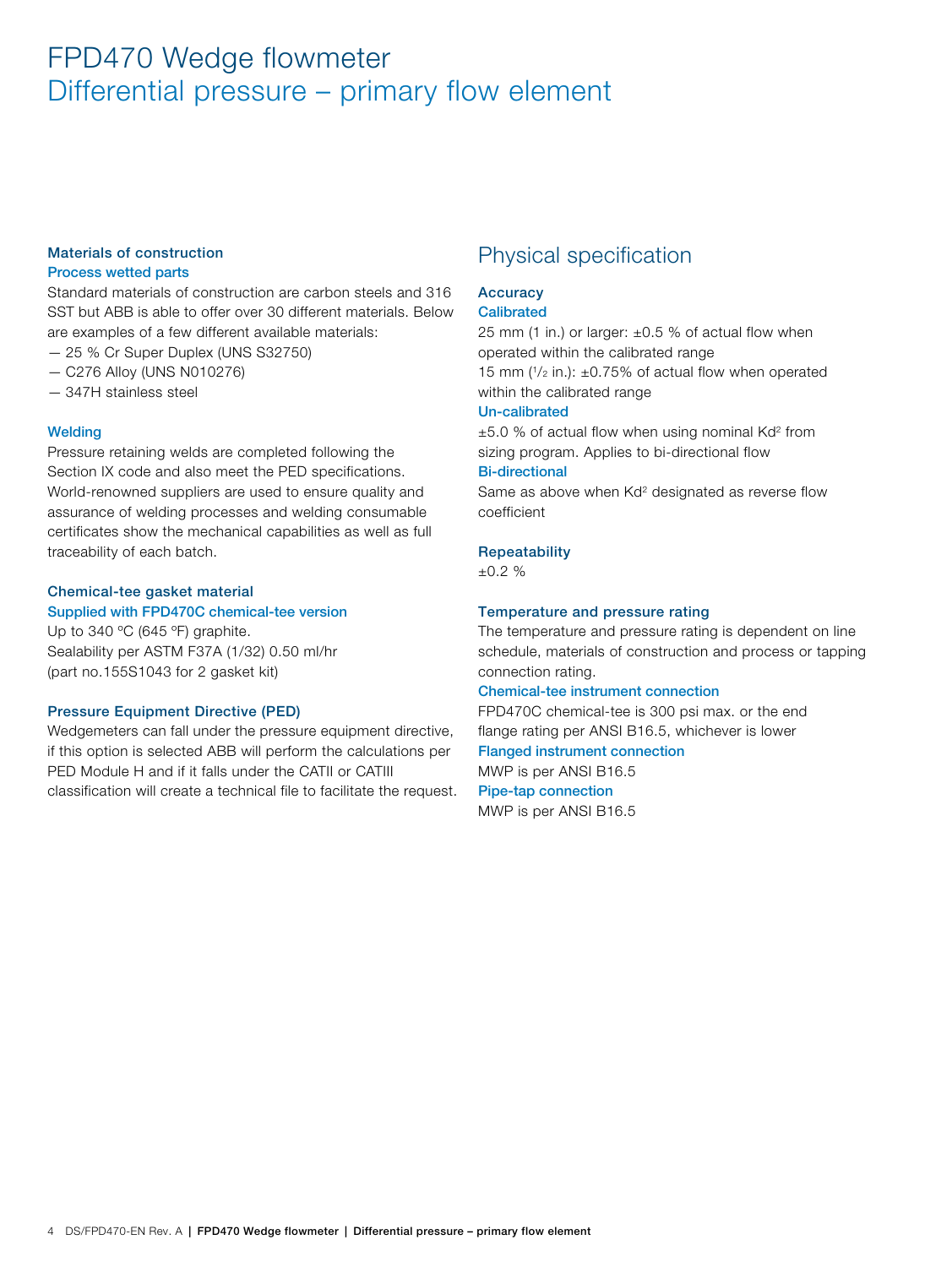### Dimensions and weights

### Series FPD470F with flanged tappings and RFWN end flanges Sizes 40, 50 and 80 mm (11/2, 2 and 3 in.)



|            |         | A $\pm$ 4.58 mm ( $\pm$ 0.18 in.) |         |         |        |        | $D$ mm (in.)         |        |      | Approximate weight kg (lbs.) |       |
|------------|---------|-----------------------------------|---------|---------|--------|--------|----------------------|--------|------|------------------------------|-------|
| Pipe size  |         | <b>Flange rating</b>              |         |         |        |        | <b>Flange rating</b> |        |      | <b>Flange rating</b>         |       |
| $mm$ (in.) | 150     | 300                               | 600     | в       | с      | 150    | 300                  | 600    | 150  | 300                          | 600   |
| 40         | 530     | 543                               | 559     | 292     | 146    | 207    | 214                  | 212    | 25   | 28                           | 32    |
| (11/2)     | (20.86) | (21.37)                           | (22)    | (11.5)  | (5.75) | (8.18) | (8.43)               | (8.37) | (55) | (61)                         | (71)  |
| 50         | 546     | 559                               | 577     | 292     | 146    | 216    | 222                  | 231    | 28   | 32                           | 38    |
| (2)        | (21.5)  | (22)                              | (22.75) | (11.5)  | (5.75) | (8.5)  | (8.75)               | (9.12) | (62) | (70)                         | (84)  |
| 80         | 645     | 641                               | 660     | 311     | 155    | 155    | 166                  | 175    | 35   | 42                           | 46    |
| (3)        | (24.5)  | (25.25)                           | (26)    | (12.25) | (6.13) | (6.13) | (6.56)               | (6.88) | (78) | (92)                         | (102) |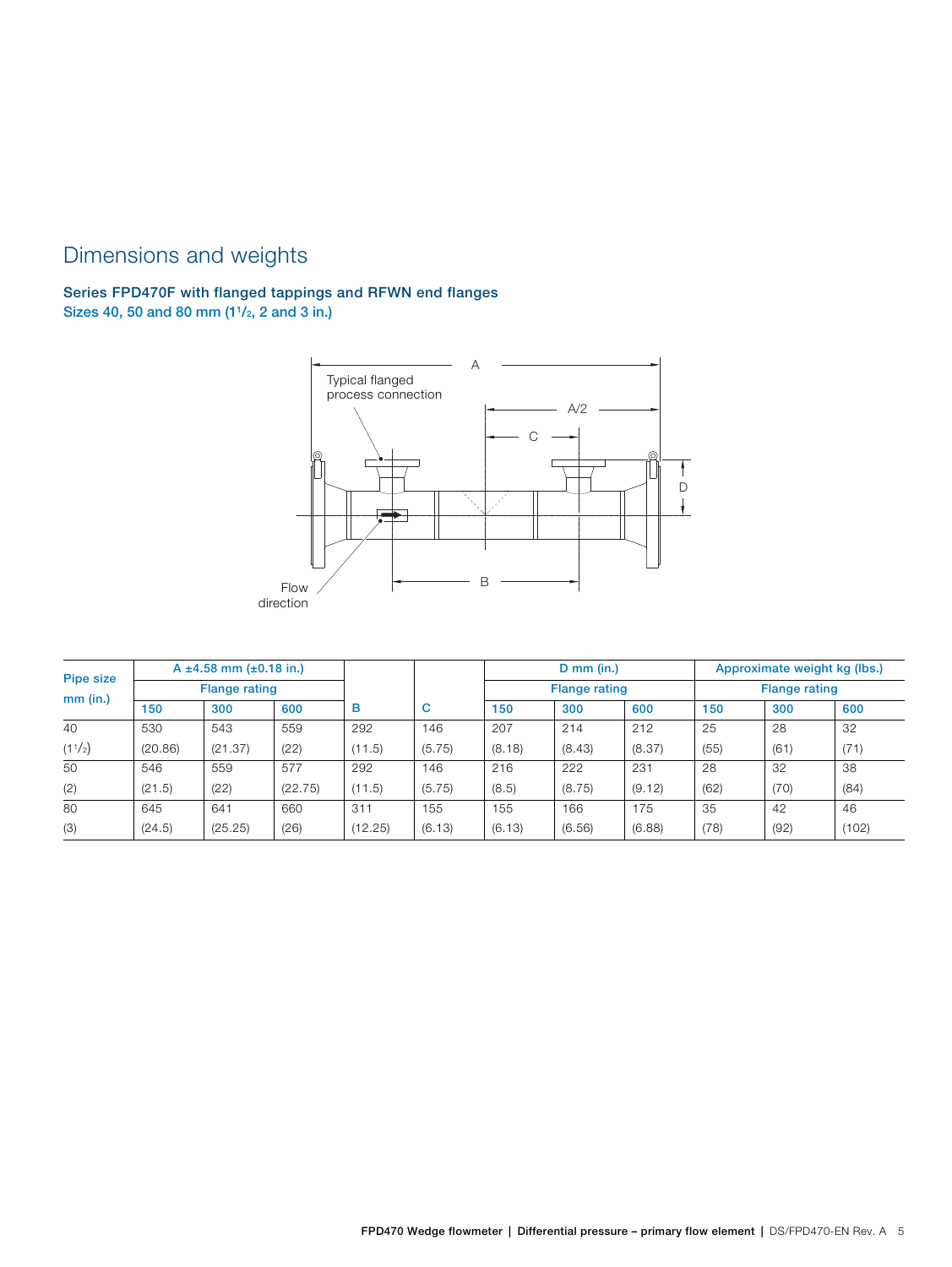#### Sizes 100 to 600 mm (4 to 24 in.)



| <b>Pipe size</b> |         | A $\pm$ 6.35 mm ( $\pm$ 0.25 in.) |         |        |         |        | D max (ref) mm (in.) |       |       | Approximate weight kg (lbs.) |       |
|------------------|---------|-----------------------------------|---------|--------|---------|--------|----------------------|-------|-------|------------------------------|-------|
|                  |         | <b>Flange rating</b>              |         |        |         |        | <b>Flange rating</b> |       |       | <b>Flange rating</b>         |       |
| $mm$ (in.)       | 150     | 300                               | 600     | B      | C       | 150    | 300                  | 600   | 150   | 300                          | 600   |
| 100              | 901     | 920                               | 990     | 381    | 190     | 70     | 79                   | 89    | 61    | 68                           | 79    |
| (4)              | (35.5)  | (36.25)                           | (39)    | (15)   | (7.5)   | (2.75) | (3.12)               | (3.5) | (135) | (150)                        | (175) |
| 150              | 1028    | 1047                              | 1098    | 457    | 228     | 70     | 79                   | 89    | 73    | 95                           | 122   |
| (6)              | (40.5)  | (41.25)                           | (43.25) | (18)   | (9)     | (2.75) | (3.12)               | (3.5) | (160) | (210)                        | (270) |
| 200              | 1092    | 1111                              | 1168    | 521    | 260     | 70     | 79                   | 89    | 95    | 120                          | 166   |
| (8)              | (43)    | (43.75)                           | (46)    | (20.5) | (10.25) | (2.75) | (3.12)               | (3.5) | (210) | (265)                        | (365) |
| 250              | 1143    | 1174                              | 1257    | 597    | 298     | 70     | 79                   | 89    | 122   | 156                          | 238   |
| (10)             | (45)    | (46.25)                           | (49.5)  | (23.5) | (11.75) | (2.75) | (3.12)               | (3.5) | (270) | (345)                        | (525) |
| 300              | 1321    | 1352                              | 1416    | 673    | 336     | 70     | 79                   | 89    | 159   | 181                          |       |
| (12)             | (52)    | (53.25)                           | (55.75) | (26.5) | (13.25) | (2.75) | (3.12)               | (3.5) | (350) | (400)                        |       |
| 350              | 1397    | 1428                              | 1485    | 736    | 356     | 70     | 79                   | 89    | 186   | 277                          |       |
| (14)             | (55)    | (56.25)                           | (58.5)  | (29)   | (14)    | (2.75) | (3.12)               | (3.5) | (410) | (610)                        |       |
| 400              | 1473    | 1511                              | 1587    | 775    | 387     | 70     | 79                   | 89    | 227   | 342                          |       |
| (16)             | (58)    | (59.5)                            | (62.5)  | (30.5) | (15.25) | (2.75) | (3.12)               | (3.5) | (500) | (755)                        |       |
| 450              | 1574    | 1613                              | 1676    | 851    | 413     | 70     | 79                   | 89    | 227   | 395                          |       |
| (18)             | (62)    | (63.5)                            | (6600)  | (33.5) | (16.75) | (2.75) | (3.12)               | (3.5) | (500) | (870)                        |       |
| 500              | 1686    | 1720                              | 1790    | 940    | 470     | 70     | 79                   | 89    | 318   | 499                          |       |
| (20)             | (66.37) | (67.75)                           | (70.5)  | (37)   | (18.5)  | (2.75) | (3.12)               | (3.5) | (700) | (1100)                       |       |
| 600              | 1854    | 1886                              | 1968    | 1066   | 533     | 70     | 79                   | 89    | 433   | 594                          |       |
| (24)             | (73)    | (74.25)                           | (77.5)  | (42)   | (21)    | (2.75) | (3.12)               | (3.5) | (955) | (1310)                       |       |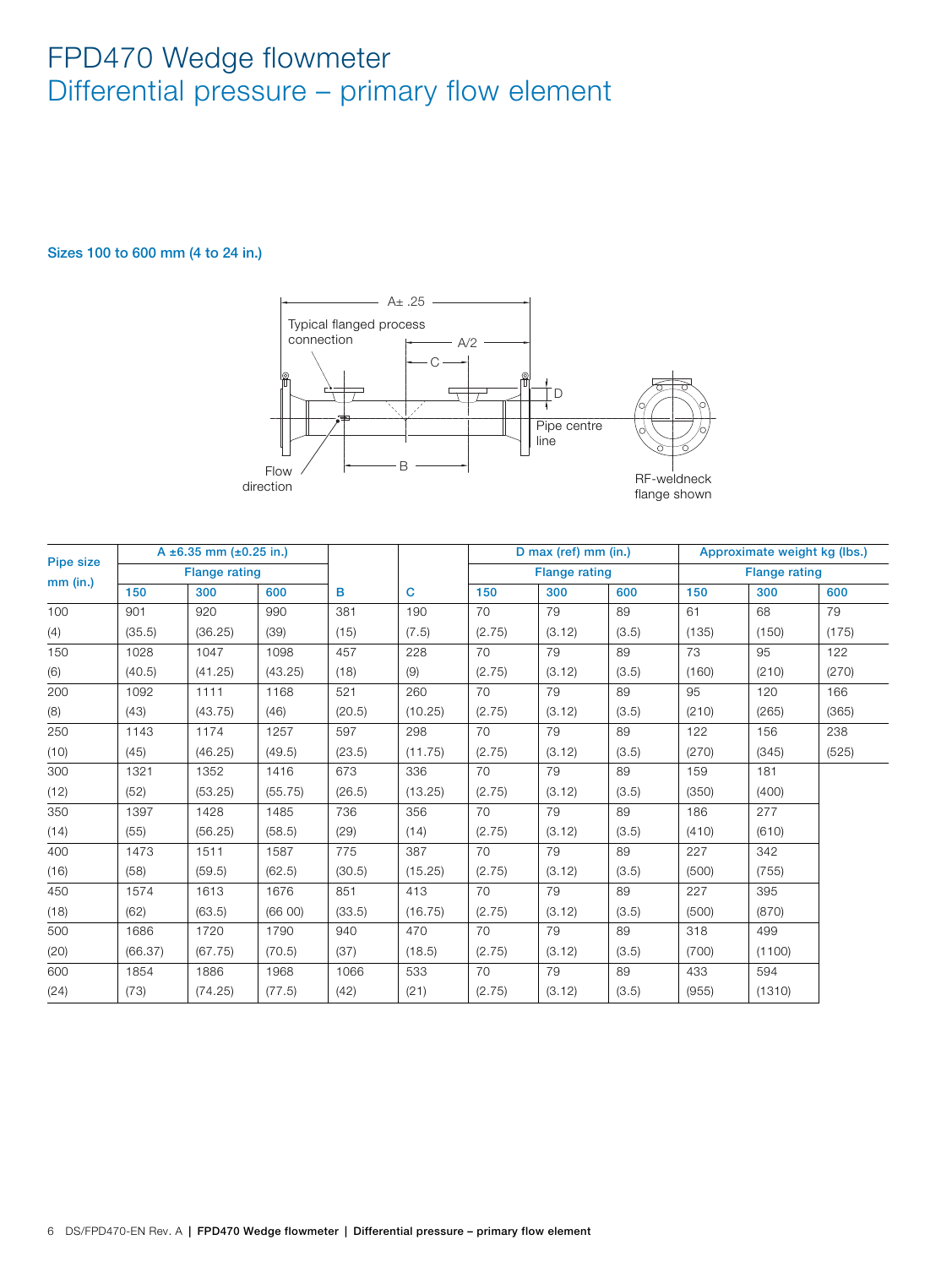### Series FPD470C with chemical-tee tappings and RFSO end flanges Sizes 15 to 80 mm (½ to 3 in.)



|                  |                                  |              |              |                   |      | Approximate weight kg (lbs.) |      |
|------------------|----------------------------------|--------------|--------------|-------------------|------|------------------------------|------|
| <b>Pipe size</b> |                                  |              |              |                   |      | <b>Flange rating</b>         |      |
| $mm$ (in.)       | A $\pm 3.3$ mm ( $\pm 0.13$ in.) | $B$ mm (in.) | $C$ mm (in.) | $D$ mm ( $\ln$ .) | 150  | 300                          | 600  |
| 15               | 457                              | 165          | 82.5         | 25                | 10   | 10                           | 10   |
| $(^{1}/_{2})$    | (18)                             | (6.5)        | (3.25)       | (1)               | (23) | (23)                         | (23) |
| 25               | 482                              | 179          | 90           | 38                | 11.8 | 13                           | 13.6 |
| (1)              | (19)                             | (7.06)       | (3.53)       | (1.5)             | (26) | (29)                         | (30) |
| 40               | 508                              | 203          | 101          | 47                | 19.5 | 22                           | 23   |
| (11/2)           | (20)                             | (8)          | (4)          | (1.86)            | (43) | (49)                         | (51) |
| 50               | 533                              | 213          | 106          | 57                | 23   | 25                           | 27   |
| (2)              | (21)                             | (8.38)       | (4.19)       | (2.25)            | (51) | (55)                         | (59) |
| 80               | 609                              | 263          | 131          | 70                | 31   | 36                           | 38   |
| (3)              | (24)                             | (10.35)      | (5.19)       | (2.75)            | (69) | (79)                         | (84) |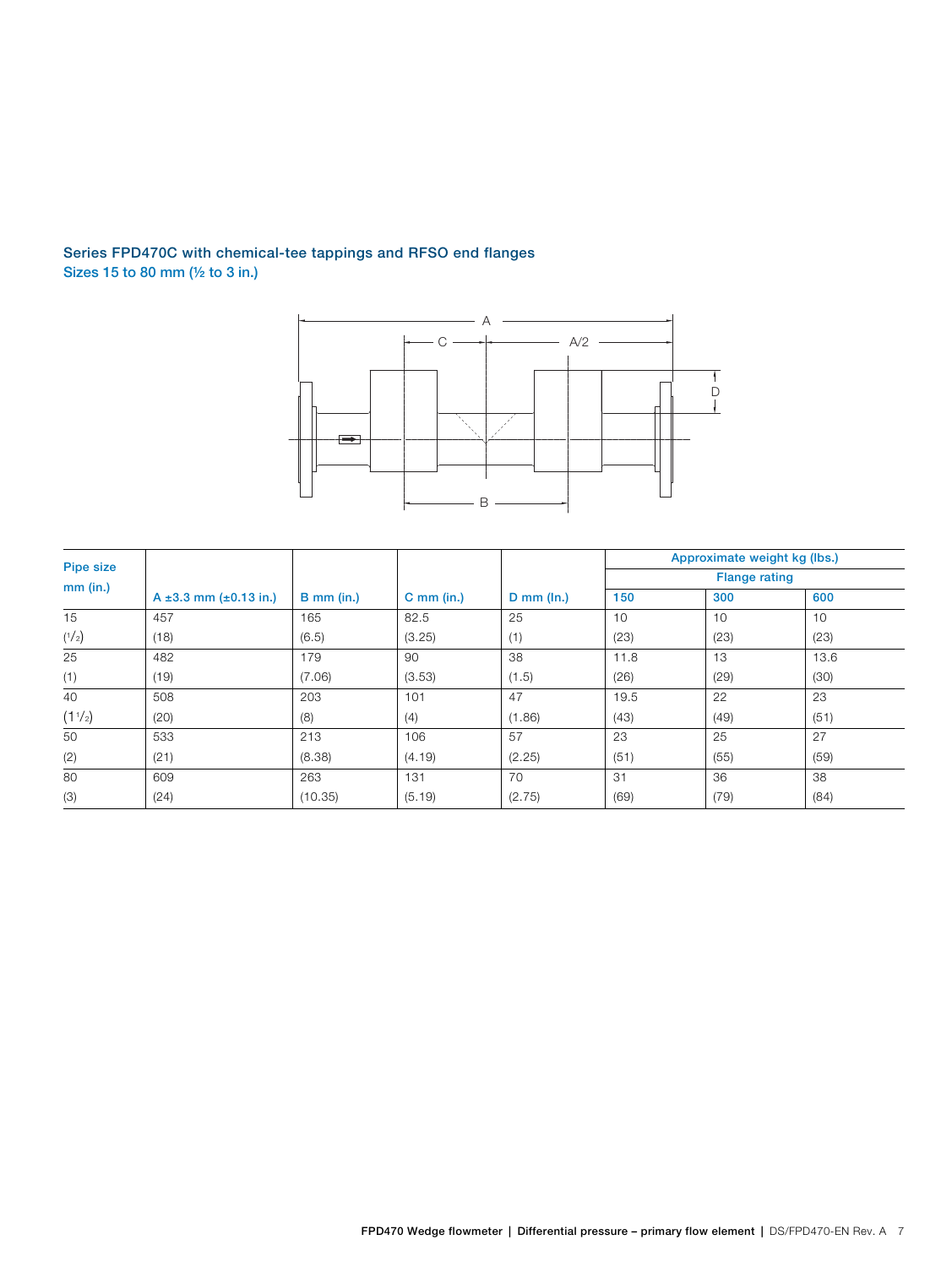#### Series FPD470C with chemical-tee tappings and RFWN end flanges Sizes 100 to 600 mm (4 to 24 in.)



| Pipe size  |         | A $\pm$ 6.35 mm ( $\pm$ 0.25 in.) |         |              |              |              |       | Approximate weight kg (lbs.) |       |
|------------|---------|-----------------------------------|---------|--------------|--------------|--------------|-------|------------------------------|-------|
|            |         | <b>Flange rating</b>              |         |              |              |              |       | <b>Flange rating</b>         |       |
| $mm$ (in.) | 150     | 300                               | 600     | $B$ mm (in.) | $C$ mm (in.) | $D$ mm (in.) | 150   | 300                          | 600   |
| 100        | 901     | 920                               | 965     | 381          | 190          | 24           | 29    | 34                           | 50    |
| (4)        | (35.5)  | (36.25)                           | (38)    | (15)         | (7.5)        | (0.94)       | (65)  | (75)                         | (110) |
| 150        | 1028    | 1047                              | 1098    | 457          | 228          | 24           | 41    | 59                           | 88    |
| (6)        | (40.5)  | (41.25)                           | (43.25) | (18)         | (9)          | (0.94)       | (90)  | (130)                        | (195) |
| 200        | 1092    | 1111                              | 1168    | 521          | 260          | 24           | 52    | 79                           | 129   |
| (8)        | (43)    | (43.75)                           | (46)    | (20.5)       | (10.25)      | (0.94)       | (115) | (175)                        | (285) |
| 250        | 1143    | 1174                              | 1257    | 597          | 298          | 24           | 75    | 127                          | 204   |
| (10)       | (45)    | (46.25)                           | (49.5)  | (23.5)       | (11.75)      | (0.94)       | (165) | (280)                        | (450) |
| 300        | 1321    | 1352                              | 1416    | 673          | 336          | 24           | 106   | 172                          |       |
| (12)       | (52)    | (53.25)                           | (55.75) | (26.5)       | (13.25)      | (0.94)       | (235) | (380)                        |       |
| 350        | 1397    | 1428                              | 1485    | 711          | 356          | 24           | 140   | 283                          |       |
| (14)       | (55)    | (56.25)                           | (58.5)  | (28)         | (14)         | (0.94)       | (310) | (625)                        |       |
| 400        | 1473    | 1511                              | 1587    | 775          | 387          | 24           | 186   | 290                          |       |
| (16)       | (58)    | (59.5)                            | (62.5)  | (30.5)       | (15.25)      | (0.94)       | (410) | (640)                        |       |
| 450        | 1574    | 1613                              | 1676    | 851          | 413          | 24           | 227   | 367                          |       |
| (18)       | (62)    | (63.5)                            | (66 00) | (33.5)       | (16.75)      | (0.94)       | (500) | (810)                        |       |
| 500        | 1686    | 1720                              | 1790    | 940          | 470          | 24           | 286   | 456                          |       |
| (20)       | (66.37) | (67.75)                           | (70.5)  | (37)         | (18.5)       | (0.94)       | (630) | (1005)                       |       |
| 600        | 1854    | 1886                              | 1968    | 1066         | 533          | 24           | 395   | 539                          |       |
| (24)       | (73)    | (74.25)                           | (77.5)  | (42)         | (21)         | (0.94)       | (870) | (1190)                       |       |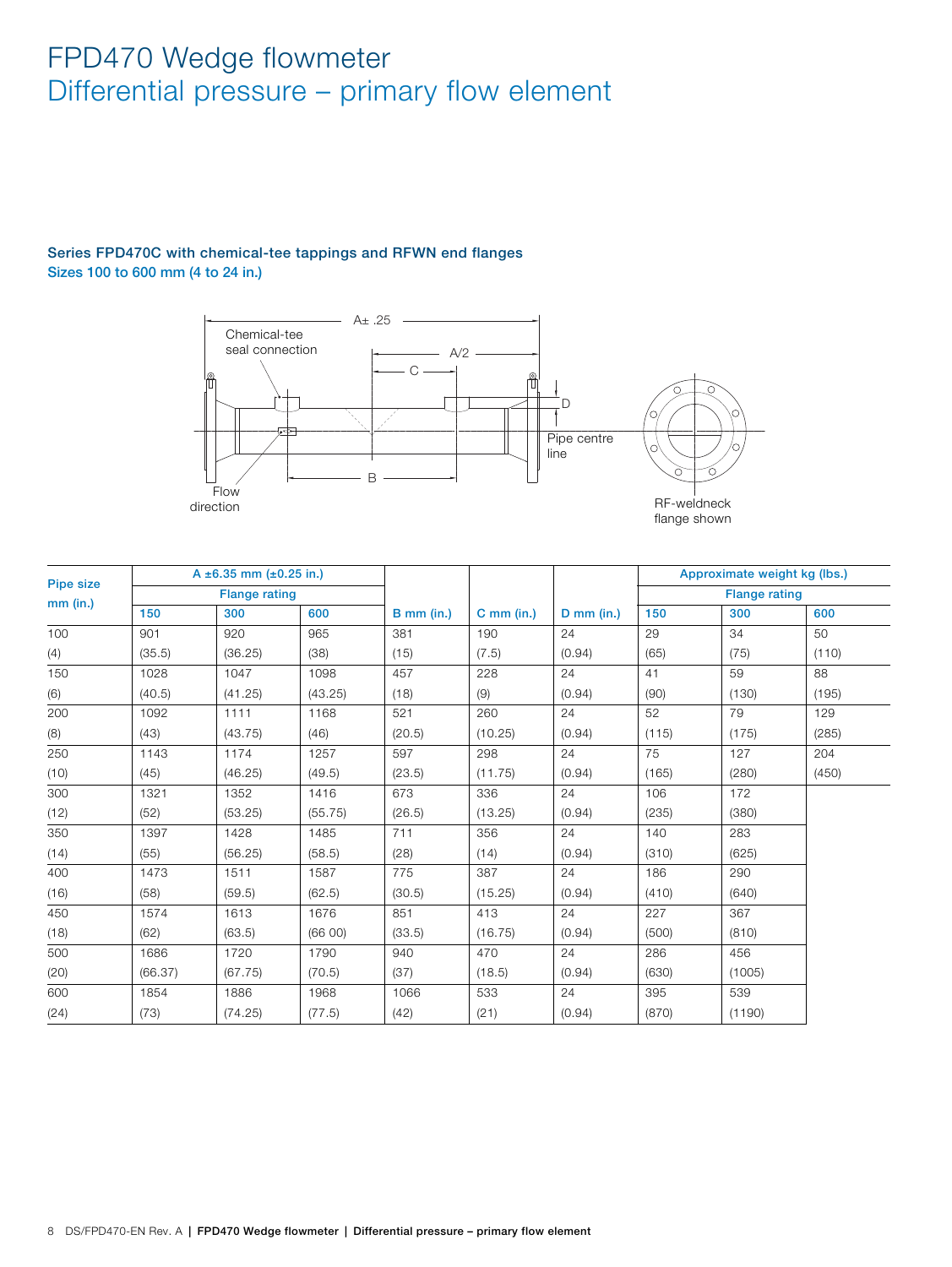### Series FPD470P with RFWN end flanges

Sizes 50 to 150 mm (2 to 6 in.)



| <b>Pipe size</b> |         | $A$ mm (in.)         |         |        | $B$ mm (in.)         |        |        | $C$ mm (in.)         |        |     | NPT tap size (in.)   |     |      | Approximate weight kg (lbs.) |       |
|------------------|---------|----------------------|---------|--------|----------------------|--------|--------|----------------------|--------|-----|----------------------|-----|------|------------------------------|-------|
|                  |         | <b>Flange rating</b> |         |        | <b>Flange rating</b> |        |        | <b>Flange rating</b> |        |     | <b>Flange rating</b> |     |      | <b>Flange rating</b>         |       |
| $mm$ (in.)       | 150     | 300                  | 600     | 150    | 300                  | 600    | 150    | 300                  | 600    | 150 | 300                  | 600 | 150  | 300                          | 600   |
| 50               | 127     | 171                  | 171     | 11     | 24                   | 24     | 105    | 124                  | 124    | 1/4 | $^{1}/_{2}$          | 1/2 | 6.3  | 12.2                         | 16    |
| (2)              | (5.00)  | (6.75)               | (6.75)  | (0.44) | (0.94)               | (0.94) | (4.13) | (4.87)               | (4.87) |     |                      |     | (14) | (27)                         | (36)  |
| 75               | 140     | 178                  | 178     | 13     | 24                   | 24     | 112    | 130                  | 130    | 3/8 | 1/2                  | 1/2 | 11   | 10.4                         | 23.5  |
| (3)              | (5.50)  | (7.00)               | (7.00)  | (0.52) | (0.94)               | (0.94) | (4.44) | (5.12)               | (5.12) |     |                      |     | (25) | (23)                         | (52)  |
| 100              | 190     | 222                  | 254     | 12.7   | 24                   | 24     | 165    | 174                  | 206    | 3/8 | 1/2                  | 1/2 | 16   | 24                           | 34    |
| (4)              | (7.50)  | (8.75)               | (10.00) | (0.50) | (0.94)               | (0.94) | (6.50) | (6.87)               | (8.12) |     |                      |     | (35) | (66)                         | (76)  |
| 150              | 254     | 276                  | 323     | 14     | 24                   | 24     | 223    | 228                  | 174    | 3/8 | 1/2                  | 1/2 | 24.5 | 48                           | 50    |
| (6)              | (10.00) | (10.87)              | (12.75) | (0.56) | (0.94)               | (0.94) | (8.80) | (9.00)               | (6.87) |     |                      |     | (54) | (106)                        | (110) |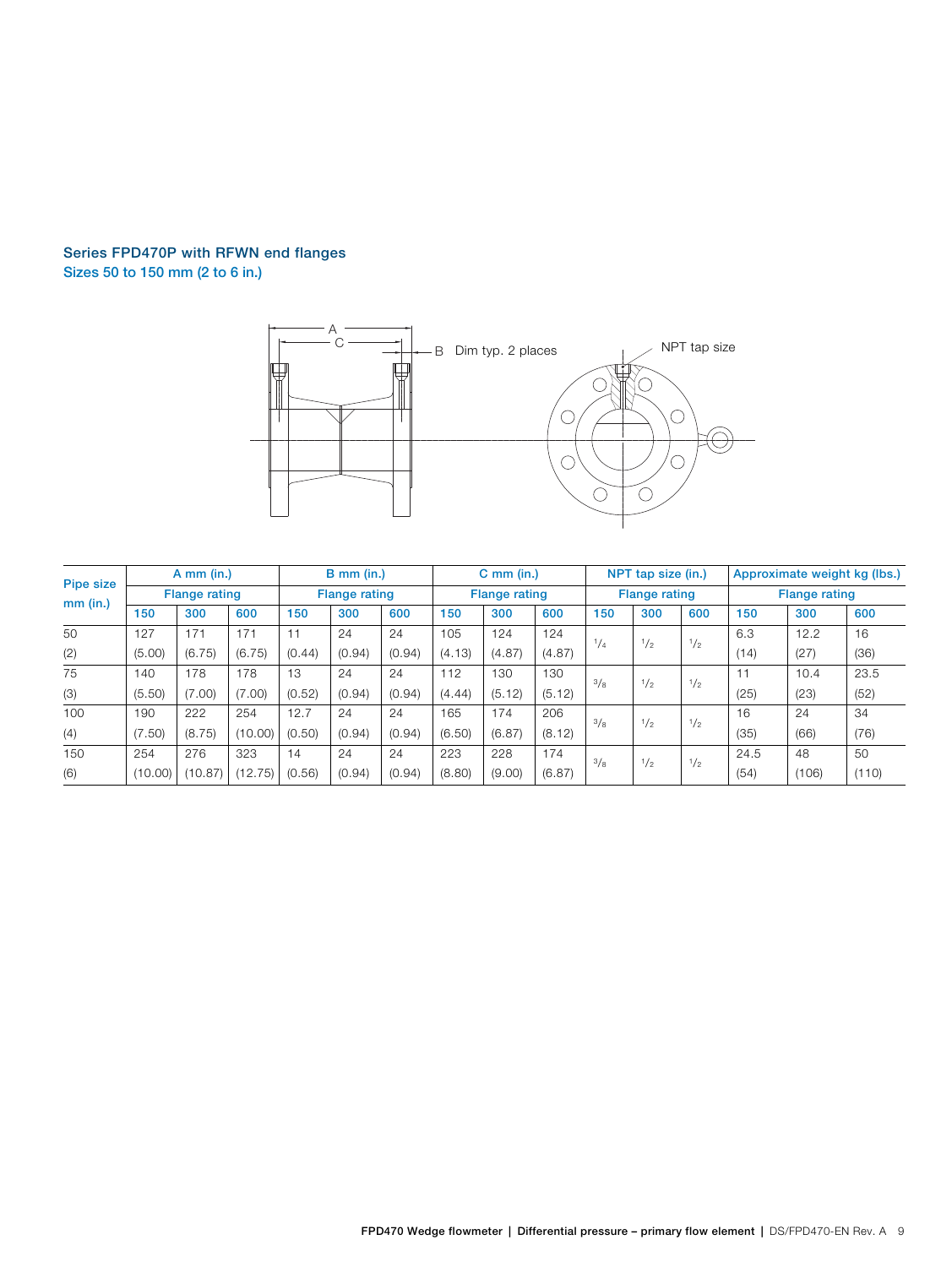#### Sizes 200 to 600 mm (8 to 24 in.)



|                  |         | A $\pm$ 6.35 mm ( $\pm$ 0.25 in.) |         |              |              |              |       | Approximate weight kg (lbs.) |       |
|------------------|---------|-----------------------------------|---------|--------------|--------------|--------------|-------|------------------------------|-------|
| <b>Pipe size</b> |         | <b>Flange rating</b>              |         |              |              |              |       | <b>Flange rating</b>         |       |
| $mm$ (in.)       | 150     | 300                               | 600     | $B$ mm (in.) | $C$ mm (in.) | $D$ mm (in.) | 150   | 300                          | 600   |
| 200              | 1092    | 1111                              | 1168    | 520          | 260          | 24           | 52    | 79                           | 129   |
| (8)              | (43)    | (43.75)                           | (46)    | (20.5)       | (10.25)      | (0.94)       | (115) | (175)                        | (285) |
| 250              | 1143    | 1174                              | 1257    | 597          | 298          | 24           | 75    | 127                          | 204   |
| (10)             | (45)    | (46.25)                           | (49.5)  | (23.5)       | (11.75)      | (0.94)       | (165) | (280)                        | (450) |
| 300              | 1320    | 1352                              | 1416    | 673          | 336          | 24           | 107   | 172                          |       |
| (12)             | (52)    | (53.25)                           | (55.75) | (26.5)       | (13.25)      | (0.94)       | (235) | (380)                        |       |
| 350              | 1397)   | 1428                              | 1485    | 711          | 356          | 24           | 140   | 283                          |       |
| (14)             | (55)    | (56.25)                           | (58.5)  | (28)         | (14)         | (0.94)       | (310) | (625)                        |       |
| 400              | 1473    | 1511                              | 1587    | 775          | 387          | 24           | 186   | 290                          |       |
| (16)             | (58)    | (59.5)                            | (62.5)  | (30.5)       | (15.25)      | (0.94)       | (410) | (640)                        |       |
| 450              | 1575    | 1612                              | 1676    | 851          | 425          | 24           | 226   | 367                          |       |
| (18)             | (62)    | (63.5)                            | (66)    | (33.5)       | (16.75)      | (0.94)       | (500) | (810)                        |       |
| 500              | 1676    | 1720                              | 1790    | 940          | 470          | 24           | 286   | 455                          |       |
| (20)             | (66.37) | (67.75)                           | (70.5)  | (37)         | (18.5)       | (0.94)       | (630) | (1005)                       |       |
| 600              | 1854    | 1886                              | 1968    | 1066         | 533          | 24           | 394   | 539                          |       |
| (24)             | (73)    | (74.25)                           | (77.5)  | (42)         | (21)         | (0.94)       | (870) | (1190)                       |       |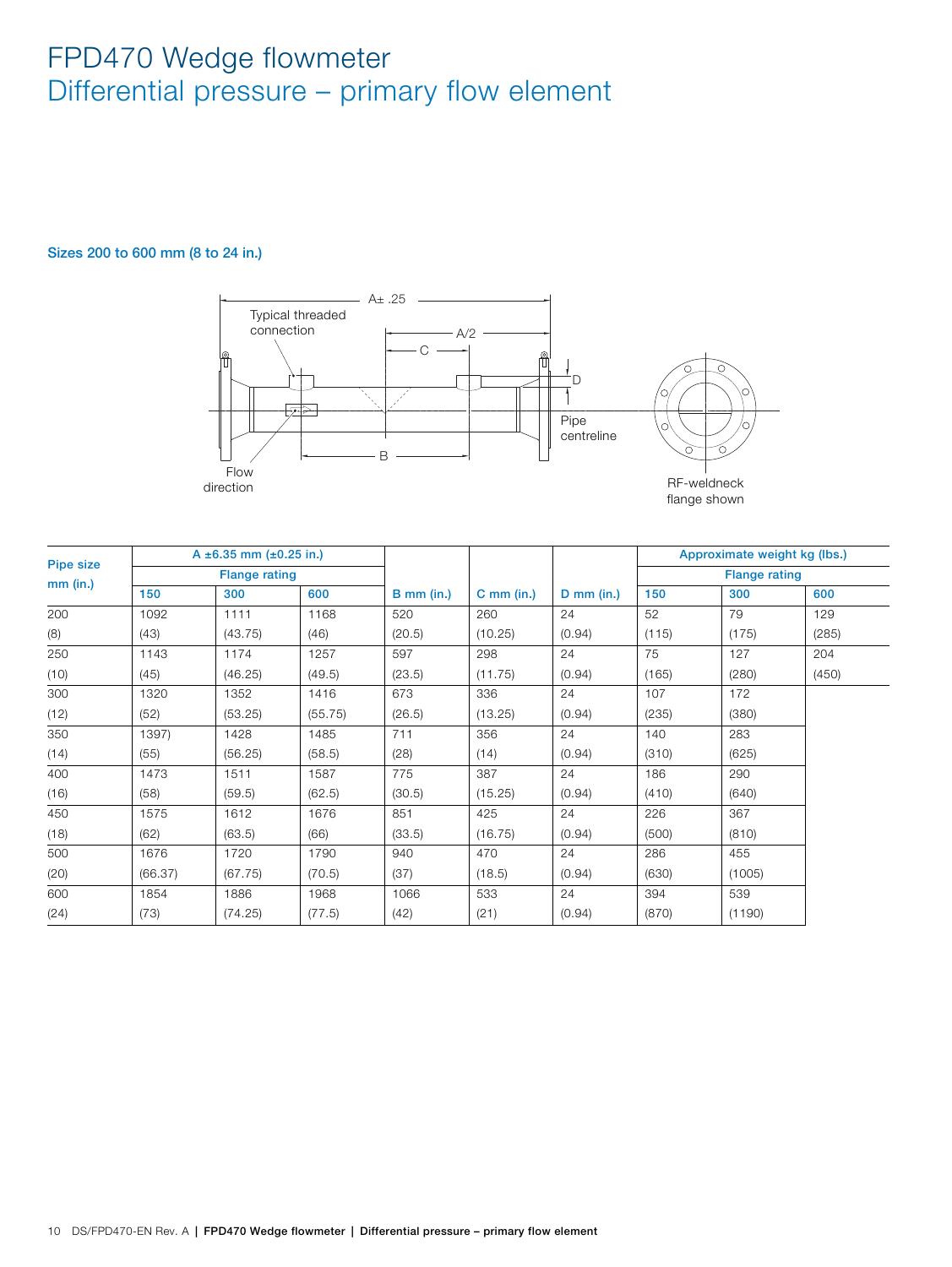### Ordering information

<span id="page-10-0"></span>

| <b>WEDGE flowmeter</b>                    | <b>FPD470</b>          | $\pmb{\mathsf{x}}$ |                | XX XXX XX XX |  | XX XX | XX | XX | $\pmb{\mathsf{XX}}$ | XX | xx xxx xxx xxx xxx xxx |  |  |  | XX XXX |
|-------------------------------------------|------------------------|--------------------|----------------|--------------|--|-------|----|----|---------------------|----|------------------------|--|--|--|--------|
| Product design                            |                        |                    |                |              |  |       |    |    |                     |    |                        |  |  |  |        |
| Pipe-tap                                  |                        | $\mathsf P$        |                |              |  |       |    |    |                     |    |                        |  |  |  |        |
| Flanged taps                              |                        | F                  |                |              |  |       |    |    |                     |    |                        |  |  |  |        |
| Chemical tee taps                         |                        | $\mathsf C$        |                |              |  |       |    |    |                     |    |                        |  |  |  |        |
| <b>Restriction design</b>                 |                        |                    |                |              |  |       |    |    |                     |    |                        |  |  |  |        |
| Single wedge                              |                        |                    | W <sub>1</sub> |              |  |       |    |    |                     |    |                        |  |  |  |        |
| Line nominal bore                         |                        |                    |                |              |  |       |    |    |                     |    |                        |  |  |  |        |
| DN 15 (1/2 in.)                           |                        |                    |                | 015          |  |       |    |    |                     |    |                        |  |  |  |        |
| DN 20 (3/4 in.)                           |                        |                    |                | 020          |  |       |    |    |                     |    |                        |  |  |  |        |
| DN 25 (1 in.)                             |                        |                    |                | 025          |  |       |    |    |                     |    |                        |  |  |  |        |
| DN 32 (1 <sup>1</sup> / <sub>4</sub> in.) |                        |                    |                | 032          |  |       |    |    |                     |    |                        |  |  |  |        |
| DN 40 (1 <sup>1</sup> /2 in.)             |                        |                    |                | 040          |  |       |    |    |                     |    |                        |  |  |  |        |
| DN 50 (2 in.)                             |                        |                    |                | 050          |  |       |    |    |                     |    |                        |  |  |  |        |
| DN 65 (2 <sup>1</sup> /2 in.)             |                        |                    |                | 065          |  |       |    |    |                     |    |                        |  |  |  |        |
| DN 80 (3 in.)                             |                        |                    |                | 080          |  |       |    |    |                     |    |                        |  |  |  |        |
| DN 90 (31/2 in.)                          |                        |                    |                | 090          |  |       |    |    |                     |    |                        |  |  |  |        |
| DN 100 (4 in.)                            |                        |                    |                | 100          |  |       |    |    |                     |    |                        |  |  |  |        |
| DN 125 (5 in.)                            |                        |                    |                | 125          |  |       |    |    |                     |    |                        |  |  |  |        |
| DN 150 (6 in.)                            |                        |                    |                | 150          |  |       |    |    |                     |    |                        |  |  |  |        |
| DN 200 (8 in.)                            |                        |                    |                | 200          |  |       |    |    |                     |    |                        |  |  |  |        |
| DN 250 (10 in.)                           |                        |                    |                | 250          |  |       |    |    |                     |    |                        |  |  |  |        |
| DN 300 (12 in.)                           |                        |                    |                | 300          |  |       |    |    |                     |    |                        |  |  |  |        |
| DN 350 (14 in.)                           |                        |                    |                | 350          |  |       |    |    |                     |    |                        |  |  |  |        |
| DN 400 (16 in.)                           |                        |                    |                | 400          |  |       |    |    |                     |    |                        |  |  |  |        |
| DN 450 (18 in.)                           |                        |                    |                | 450          |  |       |    |    |                     |    |                        |  |  |  |        |
| DN 500 (20 in.)                           |                        |                    |                | 500          |  |       |    |    |                     |    |                        |  |  |  |        |
| DN 550 (22 in.)                           |                        |                    |                | 550          |  |       |    |    |                     |    |                        |  |  |  |        |
| DN 600 (24 in.)                           |                        |                    |                | 600          |  |       |    |    |                     |    |                        |  |  |  |        |
| DN 650 (26 in.)                           |                        |                    |                | 650          |  |       |    |    |                     |    |                        |  |  |  |        |
| DN 700 (28 in.)                           |                        |                    |                | 700          |  |       |    |    |                     |    |                        |  |  |  |        |
| DN 750 (30 in.)                           |                        |                    |                | 750          |  |       |    |    |                     |    |                        |  |  |  |        |
| DN 800 (32 in.)                           |                        |                    |                | 800          |  |       |    |    |                     |    |                        |  |  |  |        |
| DN 850 (34 in.)                           |                        |                    |                | 850          |  |       |    |    |                     |    |                        |  |  |  |        |
| DN 900 (36 in.)                           |                        |                    |                | 900          |  |       |    |    |                     |    |                        |  |  |  |        |
| DN 950 (38 in.)                           |                        |                    |                | 950          |  |       |    |    |                     |    |                        |  |  |  |        |
| DN 1000 (40 in.)                          |                        |                    |                | 001          |  |       |    |    |                     |    |                        |  |  |  |        |
| DN 1050 (42 in.)                          |                        |                    |                | 051          |  |       |    |    |                     |    |                        |  |  |  |        |
| DN 1100 (44 in.)                          |                        |                    |                | 101          |  |       |    |    |                     |    |                        |  |  |  |        |
| DN 1150 (46 in.)                          |                        |                    |                | 151          |  |       |    |    |                     |    |                        |  |  |  |        |
| DN 1200 (48 in.)                          |                        |                    |                | 201          |  |       |    |    |                     |    |                        |  |  |  |        |
| Others                                    |                        |                    |                | 999          |  |       |    |    |                     |    |                        |  |  |  |        |
|                                           | Continued on next page |                    |                |              |  |       |    |    |                     |    |                        |  |  |  |        |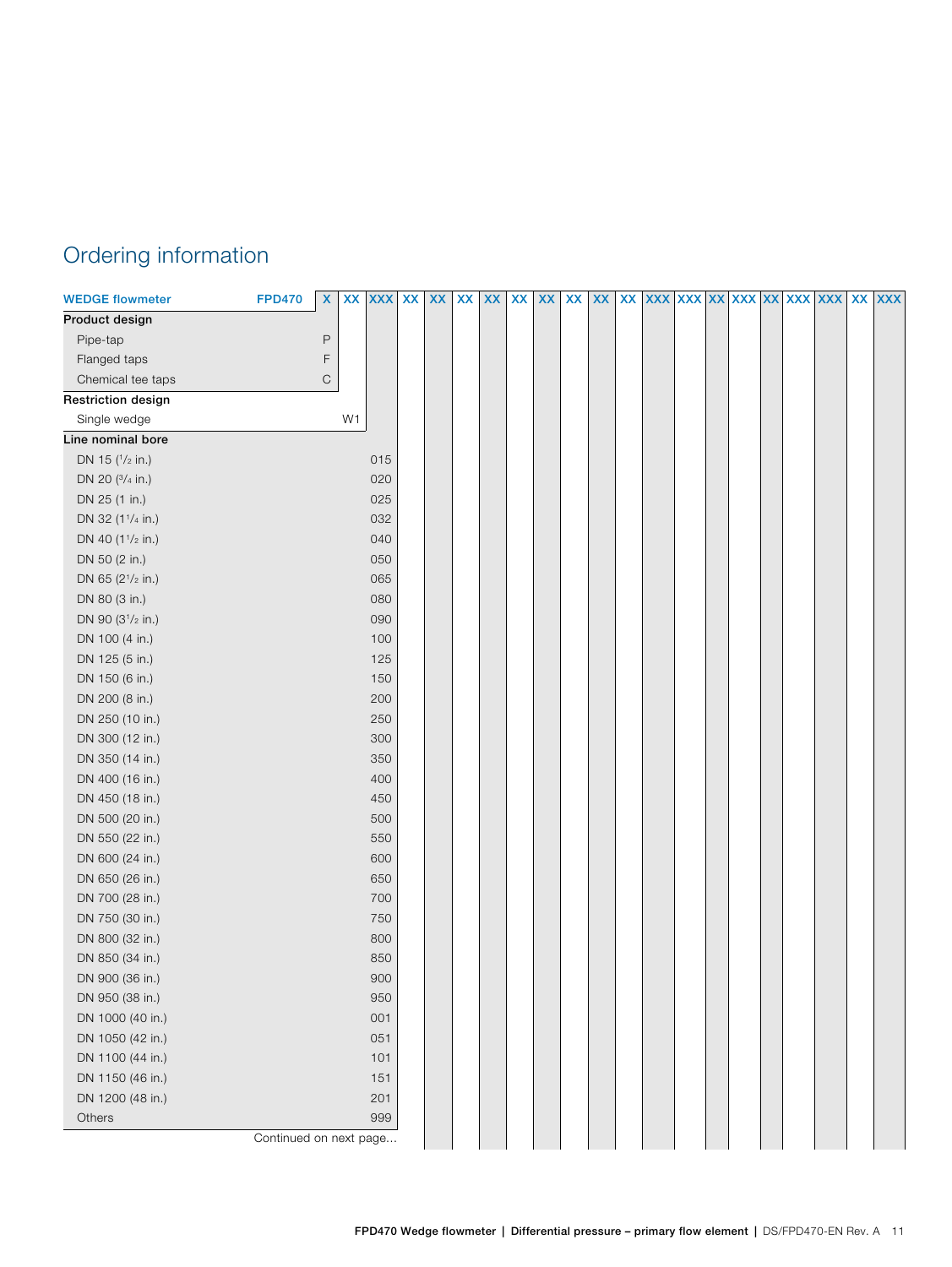<span id="page-11-0"></span>

| <b>WEDGE flowmeter</b> | <b>FPD470</b> | $\mathsf{X}$           | XX XXX XX |                | <b>XX</b> | <b>XX</b> | <b>XX</b> | <b>XX</b> | <b>XX</b> | XX | <b>XX</b> |  | XX XXX XXX XXX XXX XXX XXX |  |  | <b>XX</b> | <b>XXX</b> |
|------------------------|---------------|------------------------|-----------|----------------|-----------|-----------|-----------|-----------|-----------|----|-----------|--|----------------------------|--|--|-----------|------------|
|                        |               | See page 11            |           |                |           |           |           |           |           |    |           |  |                            |  |  |           |            |
| Pipe schedule          |               |                        |           |                |           |           |           |           |           |    |           |  |                            |  |  |           |            |
| Schedule 5S            |               |                        |           | S <sub>1</sub> |           |           |           |           |           |    |           |  |                            |  |  |           |            |
| Schedule 5             |               |                        |           | S <sub>2</sub> |           |           |           |           |           |    |           |  |                            |  |  |           |            |
| Schedule 10S           |               |                        |           | S <sub>3</sub> |           |           |           |           |           |    |           |  |                            |  |  |           |            |
| Schedule 10            |               |                        |           | S <sub>4</sub> |           |           |           |           |           |    |           |  |                            |  |  |           |            |
| Schedule 20            |               |                        |           | S <sub>5</sub> |           |           |           |           |           |    |           |  |                            |  |  |           |            |
| Schedule 30            |               |                        |           | S <sub>6</sub> |           |           |           |           |           |    |           |  |                            |  |  |           |            |
| Schedule 40S           |               |                        |           | S7             |           |           |           |           |           |    |           |  |                            |  |  |           |            |
| Schedule 40            |               |                        |           | S <sub>8</sub> |           |           |           |           |           |    |           |  |                            |  |  |           |            |
| Schedule STD           |               |                        |           | S <sub>9</sub> |           |           |           |           |           |    |           |  |                            |  |  |           |            |
| Schedule 60            |               |                        |           | T1             |           |           |           |           |           |    |           |  |                            |  |  |           |            |
| Schedule 80S           |               |                        |           | T <sub>2</sub> |           |           |           |           |           |    |           |  |                            |  |  |           |            |
| Schedule 80            |               |                        |           | T <sub>3</sub> |           |           |           |           |           |    |           |  |                            |  |  |           |            |
| Schedule XS            |               |                        |           | T <sub>4</sub> |           |           |           |           |           |    |           |  |                            |  |  |           |            |
| Schedule 100           |               |                        |           | T <sub>5</sub> |           |           |           |           |           |    |           |  |                            |  |  |           |            |
| Schedule 120           |               |                        |           | T <sub>6</sub> |           |           |           |           |           |    |           |  |                            |  |  |           |            |
| Schedule 140           |               |                        |           | T7             |           |           |           |           |           |    |           |  |                            |  |  |           |            |
| Schedule 160           |               |                        |           | T <sub>8</sub> |           |           |           |           |           |    |           |  |                            |  |  |           |            |
| Schedule XXS           |               |                        |           | T <sub>9</sub> |           |           |           |           |           |    |           |  |                            |  |  |           |            |
| Others                 |               |                        |           | Z9             |           |           |           |           |           |    |           |  |                            |  |  |           |            |
|                        |               | Continued on next page |           |                |           |           |           |           |           |    |           |  |                            |  |  |           |            |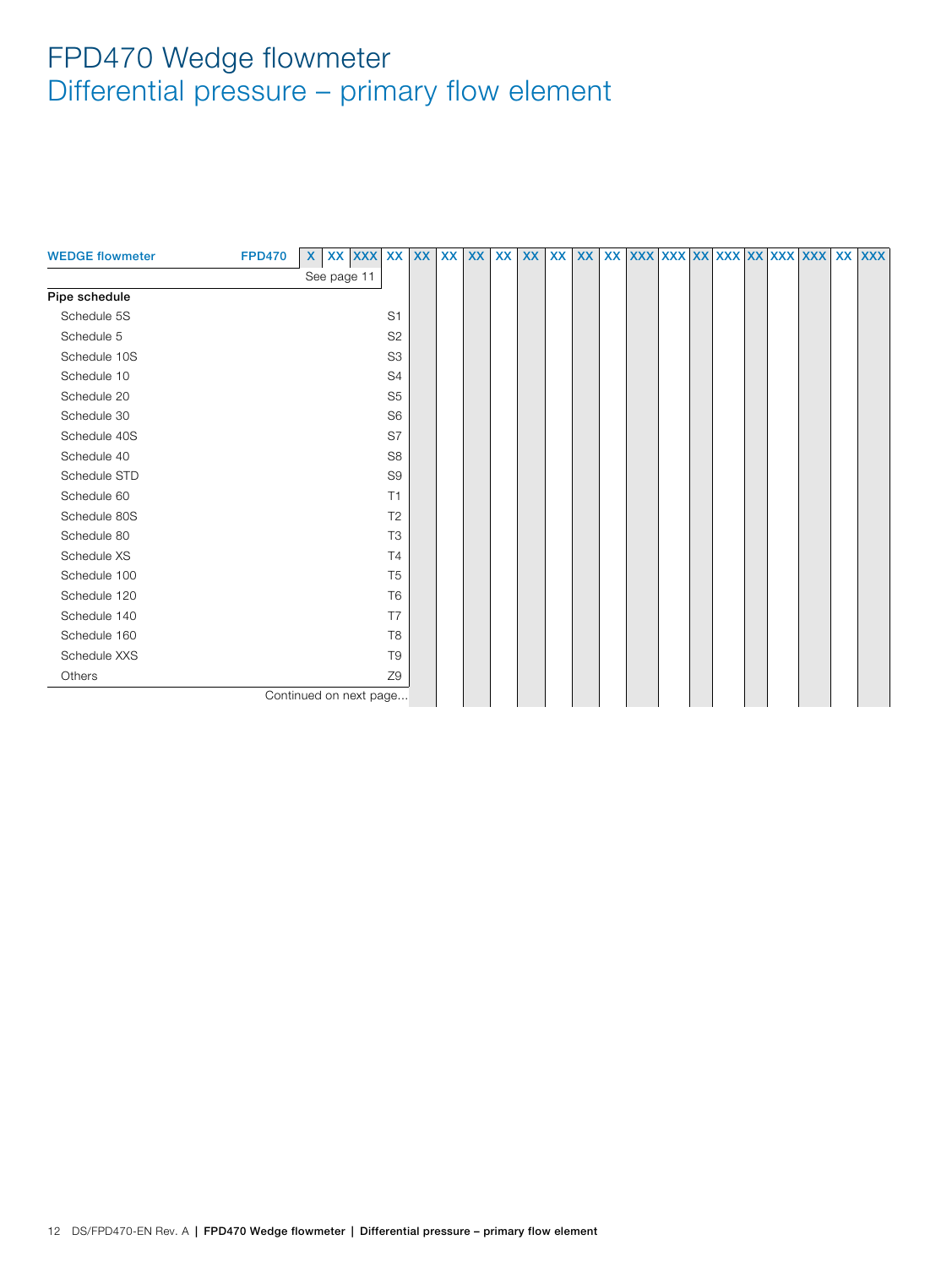<span id="page-12-0"></span>

| <b>WEDGE flowmeter</b>                                                                      | <b>FPD470</b> | X.<br>XX XXX XX        | XX             | XX | <b>XX</b> | XX | <b>XX</b> | <b>XX</b> | XX | XX XXX XXX XXX XXX XXX XXX XXX |  |  |  | XX XXX |
|---------------------------------------------------------------------------------------------|---------------|------------------------|----------------|----|-----------|----|-----------|-----------|----|--------------------------------|--|--|--|--------|
|                                                                                             |               | See pages 11<br>12     |                |    |           |    |           |           |    |                                |  |  |  |        |
| Pipe material                                                                               |               |                        |                |    |           |    |           |           |    |                                |  |  |  |        |
| Carbon steel                                                                                |               |                        | C <sub>3</sub> |    |           |    |           |           |    |                                |  |  |  |        |
| 316 / 316L stainless steel                                                                  |               |                        | S <sub>6</sub> |    |           |    |           |           |    |                                |  |  |  |        |
| 304 / 304L stainless steel                                                                  |               |                        | S4             |    |           |    |           |           |    |                                |  |  |  |        |
| 316H stainless steel                                                                        |               |                        | H <sub>6</sub> |    |           |    |           |           |    |                                |  |  |  |        |
| 304H stainless steel                                                                        |               |                        | H4             |    |           |    |           |           |    |                                |  |  |  |        |
| Low temperature carbon steel                                                                |               |                        | C <sub>4</sub> |    |           |    |           |           |    |                                |  |  |  |        |
| High yield carbon steel (Gr 52)                                                             |               |                        | C <sub>5</sub> |    |           |    |           |           |    |                                |  |  |  |        |
| High yield carbon steel (Gr 65)                                                             |               |                        | C <sub>6</sub> |    |           |    |           |           |    |                                |  |  |  |        |
| High yield carbon steel (Gr 60)                                                             |               |                        | C7             |    |           |    |           |           |    |                                |  |  |  |        |
| 310 stainless steel                                                                         |               |                        | S <sub>3</sub> |    |           |    |           |           |    |                                |  |  |  |        |
| 321 stainless steel                                                                         |               |                        | S <sub>2</sub> |    |           |    |           |           |    |                                |  |  |  |        |
| 321H stainless steel                                                                        |               |                        | S <sub>1</sub> |    |           |    |           |           |    |                                |  |  |  |        |
| 347 stainless steel                                                                         |               |                        | S <sub>5</sub> |    |           |    |           |           |    |                                |  |  |  |        |
| 347H stainless steel                                                                        |               |                        | S7             |    |           |    |           |           |    |                                |  |  |  |        |
| 317 / 317L stainless steel                                                                  |               |                        | S <sub>8</sub> |    |           |    |           |           |    |                                |  |  |  |        |
| 904L stainless steel                                                                        |               |                        | S <sub>9</sub> |    |           |    |           |           |    |                                |  |  |  |        |
| 22 % Cr Duplex (UNS S31803)                                                                 |               |                        | D <sub>1</sub> |    |           |    |           |           |    |                                |  |  |  |        |
| 25 % Cr Super Duplex (UNS S32750)                                                           |               |                        | D <sub>2</sub> |    |           |    |           |           |    |                                |  |  |  |        |
| 25 % Cr Super Duplex (UNS S32760)                                                           |               |                        | D <sub>3</sub> |    |           |    |           |           |    |                                |  |  |  |        |
| 6 % Mo SS (UNS S31254)                                                                      |               |                        | M1             |    |           |    |           |           |    |                                |  |  |  |        |
| Alloy 20 (UNS N08020)                                                                       |               |                        | U1             |    |           |    |           |           |    |                                |  |  |  |        |
| Alloy 200 (UNS N02200)                                                                      |               |                        | U <sub>2</sub> |    |           |    |           |           |    |                                |  |  |  |        |
| Alloy 400 (UNS N04400)                                                                      |               |                        | M4             |    |           |    |           |           |    |                                |  |  |  |        |
| Alloy 600 (UNS N06600)                                                                      |               |                        | U <sub>3</sub> |    |           |    |           |           |    |                                |  |  |  |        |
| Alloy 625 (UNS N06625)                                                                      |               |                        | N2             |    |           |    |           |           |    |                                |  |  |  |        |
| Alloy 800 (UNS N08800)                                                                      |               |                        | U <sub>4</sub> |    |           |    |           |           |    |                                |  |  |  |        |
| Alloy 825 (UNS N08825)                                                                      |               |                        | U <sub>5</sub> |    |           |    |           |           |    |                                |  |  |  |        |
| Alloy C-22 (UNS N06022)                                                                     |               |                        | U <sub>6</sub> |    |           |    |           |           |    |                                |  |  |  |        |
| Alloy C-276 (UNS N010276)                                                                   |               |                        | U7             |    |           |    |           |           |    |                                |  |  |  |        |
| 5Cr-1/2Mo low alloy F5 (UNS K41545)                                                         |               |                        | F <sub>3</sub> |    |           |    |           |           |    |                                |  |  |  |        |
| 9Cr-1Mo-V low alloy F91 (UNS K91560)                                                        |               |                        | F7             |    |           |    |           |           |    |                                |  |  |  |        |
| 1 <sup>1</sup> / <sub>4</sub> Cr- <sup>1</sup> / <sub>2</sub> Mo low alloy F11 (UNS K11597) |               |                        | F4             |    |           |    |           |           |    |                                |  |  |  |        |
| 2 <sup>1</sup> /4Cr-1Mo low alloy F22 (UNS K21590)                                          |               |                        | F <sub>5</sub> |    |           |    |           |           |    |                                |  |  |  |        |
| 90/10 CuNi (UNS C70600)                                                                     |               |                        | P <sub>2</sub> |    |           |    |           |           |    |                                |  |  |  |        |
| Titanium grade 2                                                                            |               |                        | T <sub>2</sub> |    |           |    |           |           |    |                                |  |  |  |        |
| Titanium grade 5                                                                            |               |                        | T <sub>5</sub> |    |           |    |           |           |    |                                |  |  |  |        |
| Tantalum                                                                                    |               |                        | L1             |    |           |    |           |           |    |                                |  |  |  |        |
| Others                                                                                      |               |                        | Z9             |    |           |    |           |           |    |                                |  |  |  |        |
|                                                                                             |               | Continued on next page |                |    |           |    |           |           |    |                                |  |  |  |        |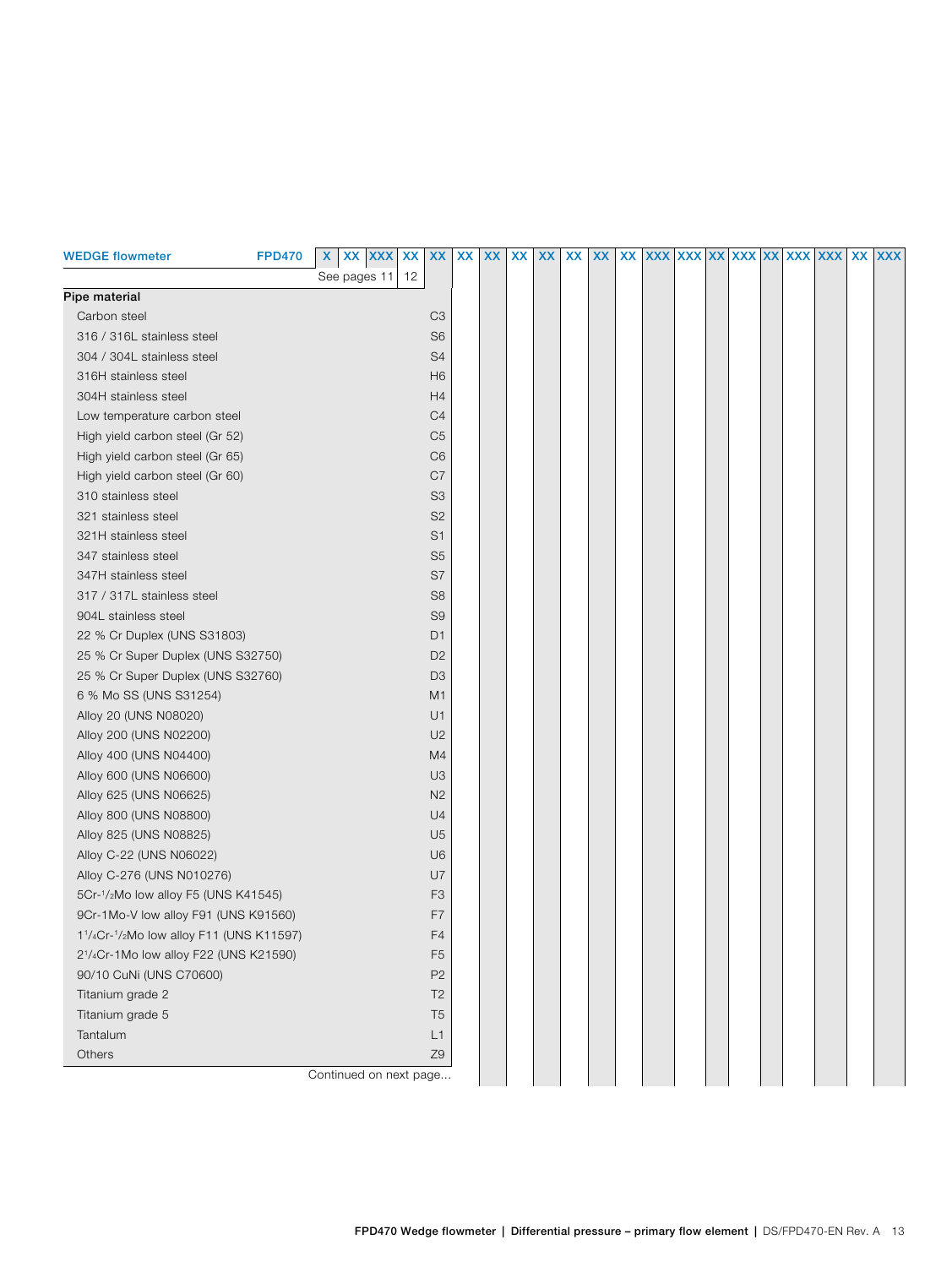<span id="page-13-0"></span>

| <b>WEDGE flowmeter</b>                  | <b>FPD470</b> | XX XXX XX<br>X         | <b>XX</b> | <b>XX</b>      | <b>XX</b> | <b>XX</b> | XX | XX | <b>XX</b> | XX. | XXX XXX XX XXX XXX XXX XXX |  |  |  | <b>XX</b> | <b>XXX</b> |
|-----------------------------------------|---------------|------------------------|-----------|----------------|-----------|-----------|----|----|-----------|-----|----------------------------|--|--|--|-----------|------------|
|                                         |               | See pages 11           | 12<br>13  |                |           |           |    |    |           |     |                            |  |  |  |           |            |
| <b>Restriction material</b>             |               |                        |           |                |           |           |    |    |           |     |                            |  |  |  |           |            |
| 316 / 316L stainless steel              |               |                        |           | S <sub>6</sub> |           |           |    |    |           |     |                            |  |  |  |           |            |
| Carbon steel                            |               |                        |           | C <sub>3</sub> |           |           |    |    |           |     |                            |  |  |  |           |            |
| 316 / 316L stainless steel              |               |                        |           | S <sub>6</sub> |           |           |    |    |           |     |                            |  |  |  |           |            |
| 304 / 304L stainless steel              |               |                        |           | S4             |           |           |    |    |           |     |                            |  |  |  |           |            |
| 316H stainless steel                    |               |                        |           | H6             |           |           |    |    |           |     |                            |  |  |  |           |            |
| 304H stainless steel                    |               |                        |           | H4             |           |           |    |    |           |     |                            |  |  |  |           |            |
| Low temperature carbon steel            |               |                        |           | C4             |           |           |    |    |           |     |                            |  |  |  |           |            |
| High yield carbon steel (Gr 52)         |               |                        |           | C5             |           |           |    |    |           |     |                            |  |  |  |           |            |
| High yield carbon steel (Gr 65)         |               |                        |           | C6             |           |           |    |    |           |     |                            |  |  |  |           |            |
| High yield carbon steel (Gr 60)         |               |                        |           | C7             |           |           |    |    |           |     |                            |  |  |  |           |            |
| 310 stainless steel                     |               |                        |           | S <sub>3</sub> |           |           |    |    |           |     |                            |  |  |  |           |            |
| 321 stainless steel                     |               |                        |           | S <sub>2</sub> |           |           |    |    |           |     |                            |  |  |  |           |            |
| 321H stainless steel                    |               |                        |           | S <sub>1</sub> |           |           |    |    |           |     |                            |  |  |  |           |            |
| 347 stainless steel                     |               |                        |           | S <sub>5</sub> |           |           |    |    |           |     |                            |  |  |  |           |            |
| 347H stainless steel                    |               |                        |           | S7             |           |           |    |    |           |     |                            |  |  |  |           |            |
| 317 / 317L stainless steel              |               |                        |           | S <sub>8</sub> |           |           |    |    |           |     |                            |  |  |  |           |            |
| 904L stainless steel                    |               |                        |           | S <sub>9</sub> |           |           |    |    |           |     |                            |  |  |  |           |            |
| 22 % Cr Duplex (UNS S31803)             |               |                        |           | D <sub>1</sub> |           |           |    |    |           |     |                            |  |  |  |           |            |
| 25 % Cr Super Duplex (UNS S32750)       |               |                        |           | D <sub>2</sub> |           |           |    |    |           |     |                            |  |  |  |           |            |
| 25 % Cr Super Duplex (UNS S32760)       |               |                        |           | D <sub>3</sub> |           |           |    |    |           |     |                            |  |  |  |           |            |
| 6 % Mo SS (UNS S31254)                  |               |                        |           | M1             |           |           |    |    |           |     |                            |  |  |  |           |            |
| Alloy 20 (UNS N08020)                   |               |                        |           | U1             |           |           |    |    |           |     |                            |  |  |  |           |            |
| Alloy 200 (UNS N02200)                  |               |                        |           | U <sub>2</sub> |           |           |    |    |           |     |                            |  |  |  |           |            |
| Alloy 400 (UNS N04400)                  |               |                        |           | M4             |           |           |    |    |           |     |                            |  |  |  |           |            |
| Alloy 600 (UNS N06600)                  |               |                        |           | U <sub>3</sub> |           |           |    |    |           |     |                            |  |  |  |           |            |
| Alloy 625 (UNS N06625)                  |               |                        |           | N <sub>2</sub> |           |           |    |    |           |     |                            |  |  |  |           |            |
| Alloy 800 (UNS N08800)                  |               |                        |           | U4             |           |           |    |    |           |     |                            |  |  |  |           |            |
| Alloy 825 (UNS N08825)                  |               |                        |           | U <sub>5</sub> |           |           |    |    |           |     |                            |  |  |  |           |            |
| Alloy C-22 (UNS N06022)                 |               |                        |           | U6             |           |           |    |    |           |     |                            |  |  |  |           |            |
| Alloy C-276 (UNS N010276)               |               |                        |           | U7             |           |           |    |    |           |     |                            |  |  |  |           |            |
| 5Cr-1/2Mo low alloy F5 (UNS K41545)     |               |                        |           | F <sub>3</sub> |           |           |    |    |           |     |                            |  |  |  |           |            |
| 9Cr-1Mo-V low alloy F91 (UNS K91560)    |               |                        |           | F7             |           |           |    |    |           |     |                            |  |  |  |           |            |
| 11/4Cr-1/2Mo low alloy F11 (UNS K11597) |               |                        |           | F4             |           |           |    |    |           |     |                            |  |  |  |           |            |
| 21/4Cr-1Mo low alloy F22 (UNS K21590)   |               |                        |           | F <sub>5</sub> |           |           |    |    |           |     |                            |  |  |  |           |            |
| 90/10 CuNi (UNS C70600)                 |               |                        |           | P <sub>2</sub> |           |           |    |    |           |     |                            |  |  |  |           |            |
| Titanium grade 2                        |               |                        |           | T <sub>2</sub> |           |           |    |    |           |     |                            |  |  |  |           |            |
| Titanium grade 5                        |               |                        |           | T <sub>5</sub> |           |           |    |    |           |     |                            |  |  |  |           |            |
| Tantalum                                |               |                        |           | L1             |           |           |    |    |           |     |                            |  |  |  |           |            |
| Others                                  |               |                        |           | Z9             |           |           |    |    |           |     |                            |  |  |  |           |            |
|                                         |               | Continued on next page |           |                |           |           |    |    |           |     |                            |  |  |  |           |            |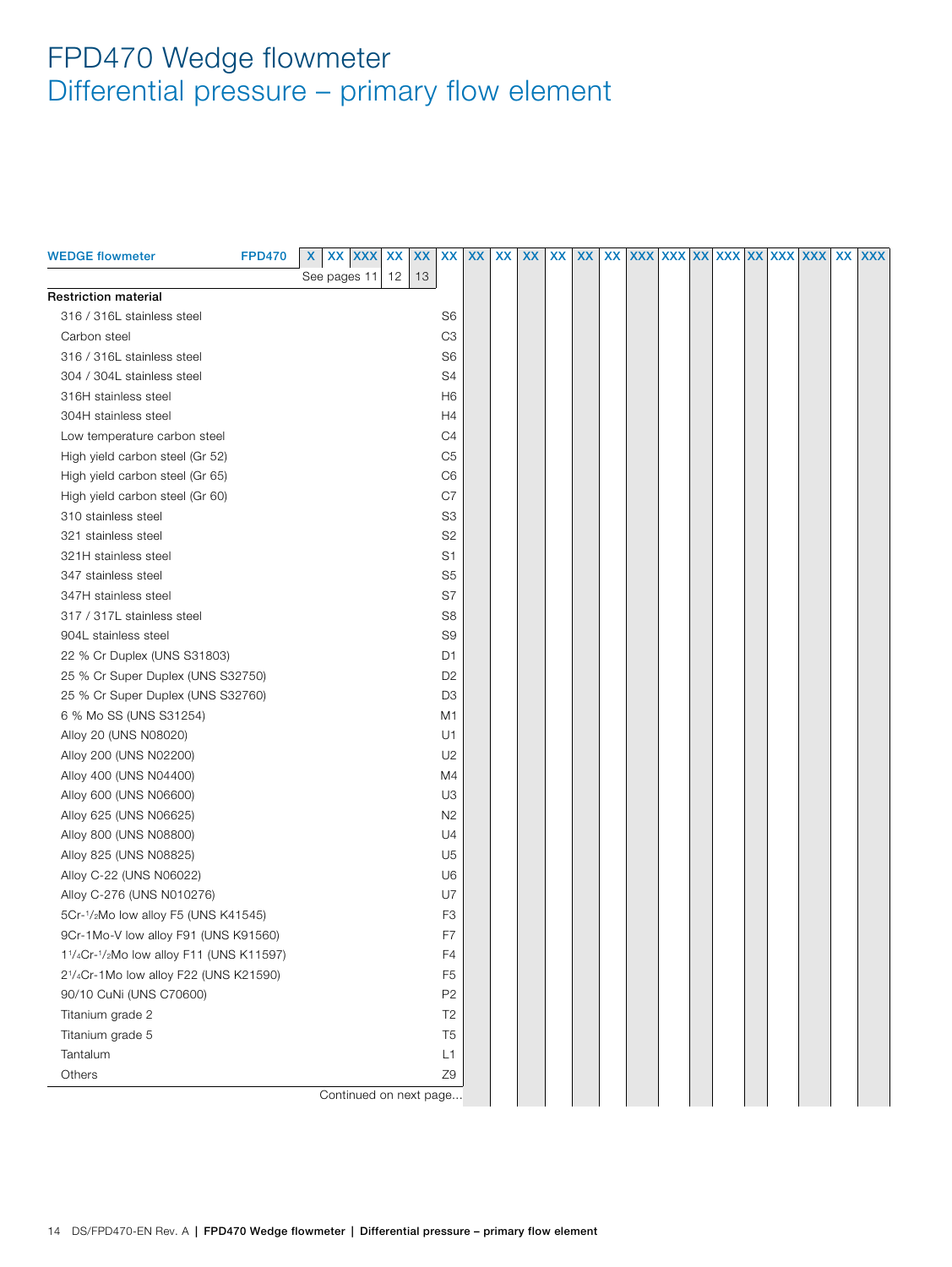<span id="page-14-0"></span>

| <b>WEDGE flowmeter</b>             | <b>FPD470</b> | XX XXX<br>X     | <b>XX</b> | XX                     | <b>XX</b> | <b>XX</b>      | XX             | <b>XX</b> | <b>XX</b> | <b>XX</b> | <b>XX</b> | <b>XXX</b> |  | XXX XX XXX XX XXX |  | <b>XXX</b> | XX | <b>XXX</b> |
|------------------------------------|---------------|-----------------|-----------|------------------------|-----------|----------------|----------------|-----------|-----------|-----------|-----------|------------|--|-------------------|--|------------|----|------------|
|                                    |               | See pages 11 12 |           | 13                     | 14        |                |                |           |           |           |           |            |  |                   |  |            |    |            |
| H/D ratio                          |               |                 |           |                        |           |                |                |           |           |           |           |            |  |                   |  |            |    |            |
| 0.2                                |               |                 |           |                        |           | H <sub>2</sub> |                |           |           |           |           |            |  |                   |  |            |    |            |
| 0.3                                |               |                 |           |                        |           | H <sub>3</sub> |                |           |           |           |           |            |  |                   |  |            |    |            |
| 0.4                                |               |                 |           |                        |           | H4             |                |           |           |           |           |            |  |                   |  |            |    |            |
| 0.5                                |               |                 |           |                        |           | H <sub>5</sub> |                |           |           |           |           |            |  |                   |  |            |    |            |
| 0.6                                |               |                 |           |                        |           | H <sub>6</sub> |                |           |           |           |           |            |  |                   |  |            |    |            |
| 0.7                                |               |                 |           |                        |           | H7             |                |           |           |           |           |            |  |                   |  |            |    |            |
| Others                             |               |                 |           |                        |           | Z9             |                |           |           |           |           |            |  |                   |  |            |    |            |
| Process connection type            |               |                 |           |                        |           |                |                |           |           |           |           |            |  |                   |  |            |    |            |
| Weld prepared ends                 |               |                 |           |                        |           |                | P <sub>1</sub> |           |           |           |           |            |  |                   |  |            |    |            |
| Raised face socket weld flange     |               |                 |           |                        |           |                | S <sub>1</sub> |           |           |           |           |            |  |                   |  |            |    |            |
| Full face socket weld flange       |               |                 |           |                        |           |                | S <sub>2</sub> |           |           |           |           |            |  |                   |  |            |    |            |
| Raised face threaded flange        |               |                 |           |                        |           |                | T <sub>3</sub> |           |           |           |           |            |  |                   |  |            |    |            |
| Full face threaded flange          |               |                 |           |                        |           |                | <b>T4</b>      |           |           |           |           |            |  |                   |  |            |    |            |
| Raised face weld neck end flange   |               |                 |           |                        |           |                | R <sub>2</sub> |           |           |           |           |            |  |                   |  |            |    |            |
| Raised face slip-on flange         |               |                 |           |                        |           |                | R <sub>3</sub> |           |           |           |           |            |  |                   |  |            |    |            |
| Oval RTJ weld neck end flange      |               |                 |           |                        |           |                | J2             |           |           |           |           |            |  |                   |  |            |    |            |
| Octagonal RTJ weld neck end flange |               |                 |           |                        |           |                | J <sub>4</sub> |           |           |           |           |            |  |                   |  |            |    |            |
| Flat face weld neck end flange     |               |                 |           |                        |           |                | F <sub>2</sub> |           |           |           |           |            |  |                   |  |            |    |            |
| Flat face slip-on flange           |               |                 |           |                        |           |                | F <sub>3</sub> |           |           |           |           |            |  |                   |  |            |    |            |
| DIN tongue and groove flange       |               |                 |           |                        |           |                | D <sub>1</sub> |           |           |           |           |            |  |                   |  |            |    |            |
| Hub joint                          |               |                 |           |                        |           |                | H1             |           |           |           |           |            |  |                   |  |            |    |            |
| Compact flange                     |               |                 |           |                        |           |                | C <sub>1</sub> |           |           |           |           |            |  |                   |  |            |    |            |
| Lap joint flange                   |               |                 |           |                        |           |                | L1             |           |           |           |           |            |  |                   |  |            |    |            |
| Wafer                              |               |                 |           |                        |           |                | W <sub>1</sub> |           |           |           |           |            |  |                   |  |            |    |            |
| Threaded BSPT                      |               |                 |           |                        |           |                | T1             |           |           |           |           |            |  |                   |  |            |    |            |
| Threaded NPT                       |               |                 |           |                        |           |                | T <sub>2</sub> |           |           |           |           |            |  |                   |  |            |    |            |
| Others                             |               |                 |           |                        |           |                | Z9             |           |           |           |           |            |  |                   |  |            |    |            |
|                                    |               |                 |           | Continued on next page |           |                |                |           |           |           |           |            |  |                   |  |            |    |            |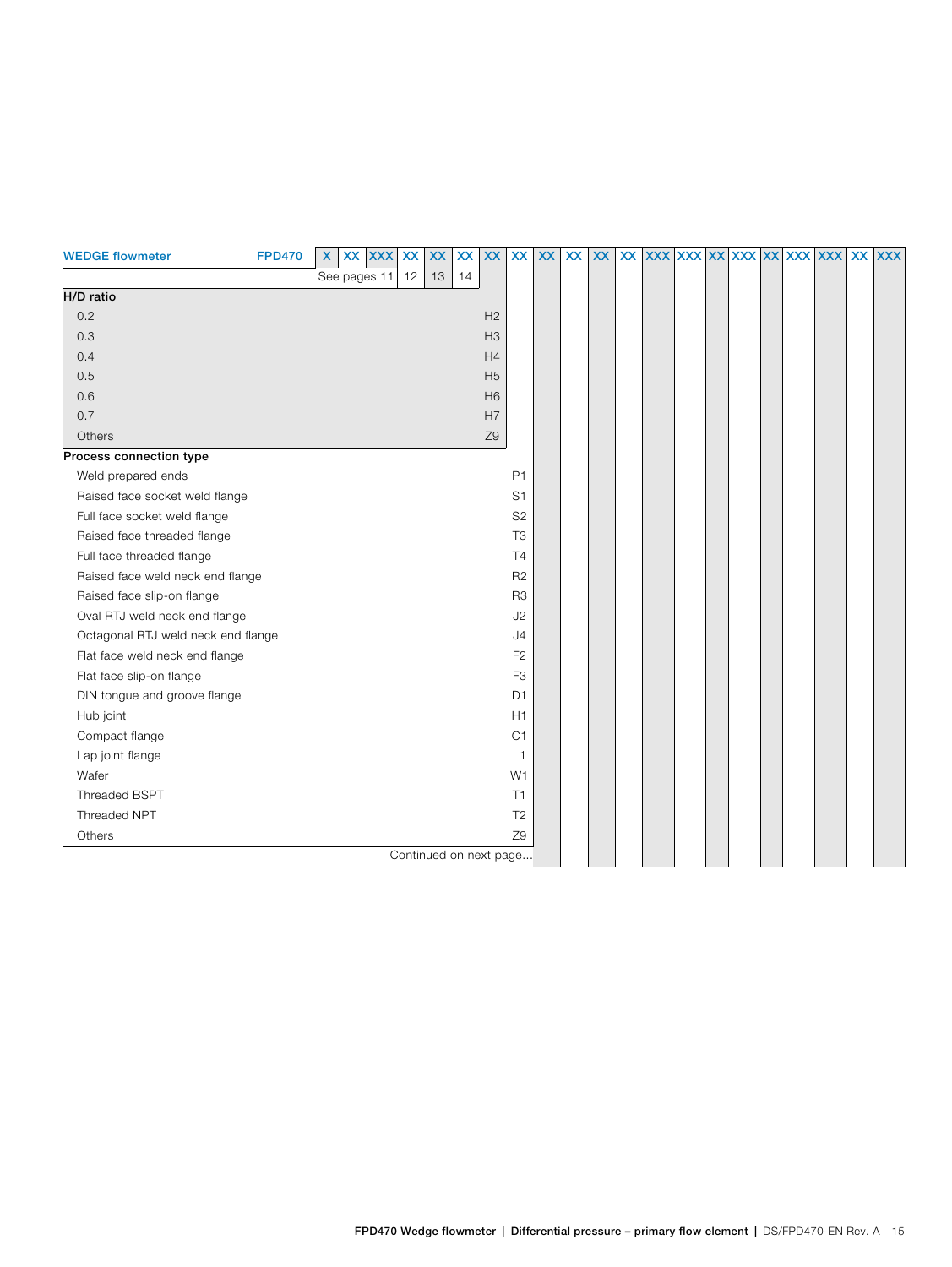<span id="page-15-0"></span>

| <b>WEDGE flowmeter</b>    | <b>FPD470</b> | X            | XX XXX | XX | XX | XX | XX | <b>XX</b>              | XX             | XX | XX | <b>XX</b> |  |  |  | XXX XXX XX XXX XXX XXX XXX | XX XXX |
|---------------------------|---------------|--------------|--------|----|----|----|----|------------------------|----------------|----|----|-----------|--|--|--|----------------------------|--------|
|                           |               | See pages 11 |        | 12 | 13 | 14 | 15 |                        |                |    |    |           |  |  |  |                            |        |
| Process connection rating |               |              |        |    |    |    |    |                        |                |    |    |           |  |  |  |                            |        |
| ASME Class 150            |               |              |        |    |    |    |    |                        | A1             |    |    |           |  |  |  |                            |        |
| ASME Class 300            |               |              |        |    |    |    |    |                        | A <sub>3</sub> |    |    |           |  |  |  |                            |        |
| ASME Class 600            |               |              |        |    |    |    |    |                        | A <sub>6</sub> |    |    |           |  |  |  |                            |        |
| ASME Class 900            |               |              |        |    |    |    |    |                        | A7             |    |    |           |  |  |  |                            |        |
| ASME Class 1500           |               |              |        |    |    |    |    |                        | A <sub>8</sub> |    |    |           |  |  |  |                            |        |
| ASME Class 2500           |               |              |        |    |    |    |    |                        | A <sub>9</sub> |    |    |           |  |  |  |                            |        |
| DIN PN 6                  |               |              |        |    |    |    |    |                        | D <sub>0</sub> |    |    |           |  |  |  |                            |        |
| DIN PN 10                 |               |              |        |    |    |    |    |                        | D <sub>1</sub> |    |    |           |  |  |  |                            |        |
| DIN PN 16                 |               |              |        |    |    |    |    |                        | D <sub>2</sub> |    |    |           |  |  |  |                            |        |
| DIN PN 25                 |               |              |        |    |    |    |    |                        | D <sub>3</sub> |    |    |           |  |  |  |                            |        |
| DIN PN 40                 |               |              |        |    |    |    |    |                        | D <sub>4</sub> |    |    |           |  |  |  |                            |        |
| DIN PN 63                 |               |              |        |    |    |    |    |                        | D <sub>5</sub> |    |    |           |  |  |  |                            |        |
| <b>DIN PN 100</b>         |               |              |        |    |    |    |    |                        | D <sub>6</sub> |    |    |           |  |  |  |                            |        |
| ISO 7005 PN 6 EN 1092-1   |               |              |        |    |    |    |    |                        | S <sub>0</sub> |    |    |           |  |  |  |                            |        |
| ISO 7005 PN 10 EN 1092-1  |               |              |        |    |    |    |    |                        | S <sub>1</sub> |    |    |           |  |  |  |                            |        |
| ISO 7005 PN 16 EN 1092-1  |               |              |        |    |    |    |    |                        | S <sub>2</sub> |    |    |           |  |  |  |                            |        |
| ISO 7005 PN 25 EN 1092-1  |               |              |        |    |    |    |    |                        | S <sub>3</sub> |    |    |           |  |  |  |                            |        |
| ISO 7005 PN 40 EN 1092-1  |               |              |        |    |    |    |    |                        | S4             |    |    |           |  |  |  |                            |        |
| Flanges JIS 7.5K          |               |              |        |    |    |    |    |                        | J <sub>0</sub> |    |    |           |  |  |  |                            |        |
| Flanges JIS 10K           |               |              |        |    |    |    |    |                        | J1             |    |    |           |  |  |  |                            |        |
| Flanges JIS 5K            |               |              |        |    |    |    |    |                        | J2             |    |    |           |  |  |  |                            |        |
| Flanges JIS 20K           |               |              |        |    |    |    |    |                        | J3             |    |    |           |  |  |  |                            |        |
| Flanges JIS 30K           |               |              |        |    |    |    |    |                        | J4             |    |    |           |  |  |  |                            |        |
| Tri-Clamp acc. DIN 32676  |               |              |        |    |    |    |    |                        | T1             |    |    |           |  |  |  |                            |        |
| Tri-Clamp acc. ISO 2852   |               |              |        |    |    |    |    |                        | T <sub>2</sub> |    |    |           |  |  |  |                            |        |
| Tri-Clamp acc. ASME BPE   |               |              |        |    |    |    |    |                        | T <sub>3</sub> |    |    |           |  |  |  |                            |        |
| <b>BS10 TABLE A</b>       |               |              |        |    |    |    |    |                        | <b>B1</b>      |    |    |           |  |  |  |                            |        |
| <b>BS10 TABLE D</b>       |               |              |        |    |    |    |    |                        | B <sub>3</sub> |    |    |           |  |  |  |                            |        |
| <b>BS10 TABLE E</b>       |               |              |        |    |    |    |    |                        | B <sub>5</sub> |    |    |           |  |  |  |                            |        |
| <b>BS10 TABLE H</b>       |               |              |        |    |    |    |    |                        | B7             |    |    |           |  |  |  |                            |        |
| API 2000 PSI TYPE 6BX     |               |              |        |    |    |    |    |                        | P <sub>1</sub> |    |    |           |  |  |  |                            |        |
| API 3000 PSI TYPE 6BX     |               |              |        |    |    |    |    |                        | P <sub>2</sub> |    |    |           |  |  |  |                            |        |
| API 5000 PSI TYPE 6BX     |               |              |        |    |    |    |    |                        | P <sub>3</sub> |    |    |           |  |  |  |                            |        |
| API 10000 PSI TYPE 6BX    |               |              |        |    |    |    |    |                        | P <sub>4</sub> |    |    |           |  |  |  |                            |        |
| API 15000 PSI TYPE 6BX    |               |              |        |    |    |    |    |                        | P <sub>5</sub> |    |    |           |  |  |  |                            |        |
| API 20000 PSI TYPE 6BX    |               |              |        |    |    |    |    |                        | P <sub>6</sub> |    |    |           |  |  |  |                            |        |
| Others                    |               |              |        |    |    |    |    |                        | Z <sub>9</sub> |    |    |           |  |  |  |                            |        |
|                           |               |              |        |    |    |    |    | Continued on next page |                |    |    |           |  |  |  |                            |        |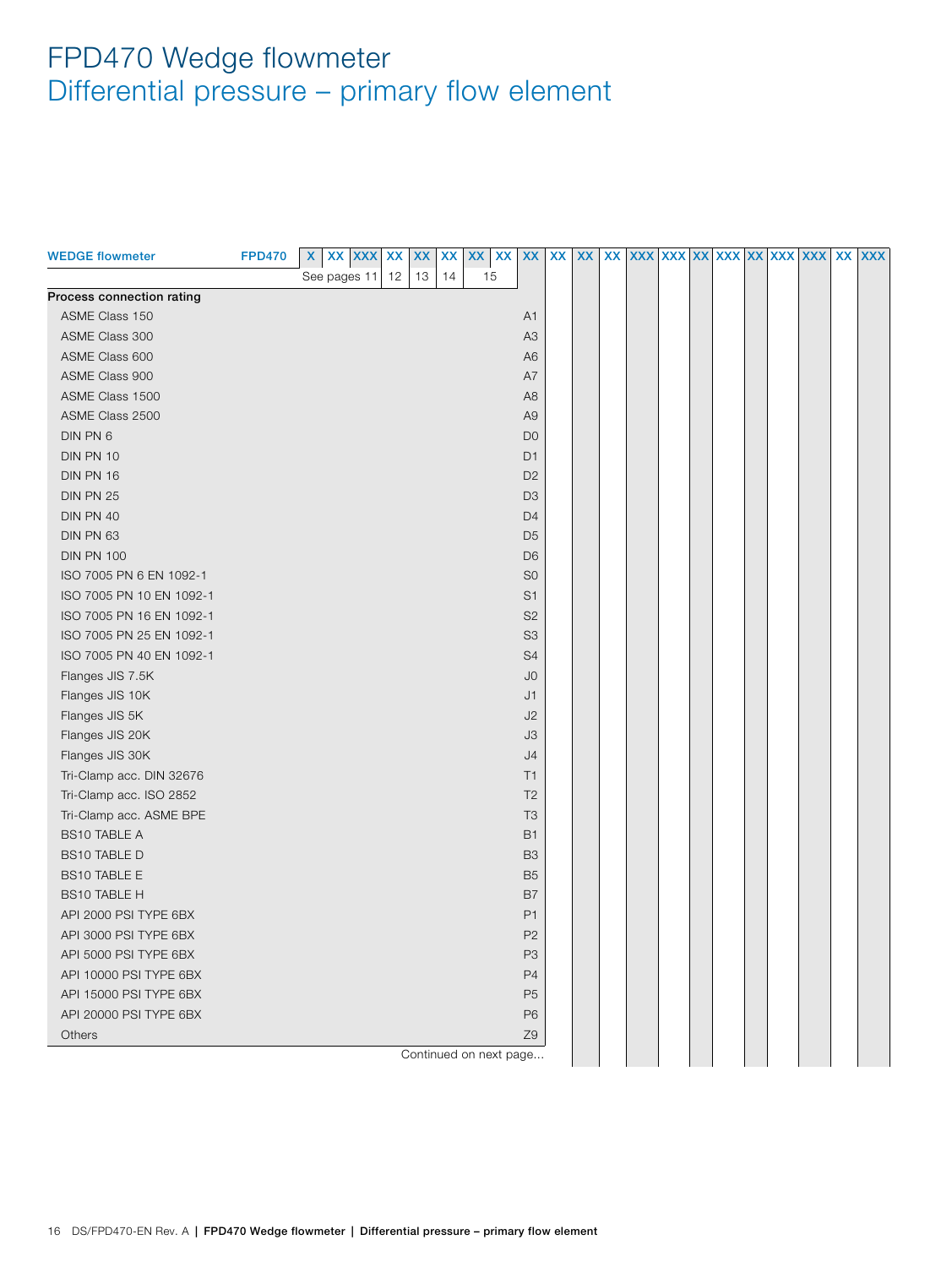<span id="page-16-0"></span>

| <b>WEDGE flowmeter</b>                  | <b>FPD470</b> | $\mathsf{X}$ | XX XXX XX |    | $\pmb{\mathsf{XX}}$ | <b>XX</b> | XX                     | XX | XX | XX             | <b>XX</b>      | xx xxx xxx xxx xxx xxx |  |  |  | XX XXX |
|-----------------------------------------|---------------|--------------|-----------|----|---------------------|-----------|------------------------|----|----|----------------|----------------|------------------------|--|--|--|--------|
|                                         |               | See pages 11 |           | 12 | 13                  | 14        | 15                     |    | 16 |                |                |                        |  |  |  |        |
| Tapping type                            |               |              |           |    |                     |           |                        |    |    |                |                |                        |  |  |  |        |
| Pipe nipple (butt weld or male tapping) |               |              |           |    |                     |           |                        |    |    | N1             |                |                        |  |  |  |        |
| Nipolet (butt weld or male tapping)     |               |              |           |    |                     |           |                        |    |    | N2             |                |                        |  |  |  |        |
| Nipoflange RF                           |               |              |           |    |                     |           |                        |    |    | N3             |                |                        |  |  |  |        |
| Nipoflange RTJ                          |               |              |           |    |                     |           |                        |    |    | N <sub>4</sub> |                |                        |  |  |  |        |
| Nipoflange FF                           |               |              |           |    |                     |           |                        |    |    | <b>N5</b>      |                |                        |  |  |  |        |
| Socket weld female (rating = Y0)        |               |              |           |    |                     |           |                        |    |    | S <sub>1</sub> |                |                        |  |  |  |        |
| Threaded female                         |               |              |           |    |                     |           |                        |    |    | T1             |                |                        |  |  |  |        |
| Flanged RF                              |               |              |           |    |                     |           |                        |    |    | F <sub>1</sub> |                |                        |  |  |  |        |
| Flanged RTJ (not DIN)                   |               |              |           |    |                     |           |                        |    |    | F <sub>2</sub> |                |                        |  |  |  |        |
| Flanged FF (not DIN)                    |               |              |           |    |                     |           |                        |    |    | F <sub>3</sub> |                |                        |  |  |  |        |
| 3-Valve integral manifold               |               |              |           |    |                     |           |                        |    |    | M <sub>1</sub> |                |                        |  |  |  |        |
| 5-Valve integral manifold               |               |              |           |    |                     |           |                        |    |    | M <sub>2</sub> |                |                        |  |  |  |        |
| 3-Valve direct manifold                 |               |              |           |    |                     |           |                        |    |    | M3             |                |                        |  |  |  |        |
| 5-Valve direct manifold                 |               |              |           |    |                     |           |                        |    |    | M <sub>4</sub> |                |                        |  |  |  |        |
| Kidney flange (1/2 in. tapping only)    |               |              |           |    |                     |           |                        |    |    | K1             |                |                        |  |  |  |        |
| Chemical-tee                            |               |              |           |    |                     |           |                        |    |    | C1             |                |                        |  |  |  |        |
| Others                                  |               |              |           |    |                     |           |                        |    |    | Z9             |                |                        |  |  |  |        |
| Tapping size                            |               |              |           |    |                     |           |                        |    |    |                |                |                        |  |  |  |        |
| $1/4$ in.                               |               |              |           |    |                     |           |                        |    |    |                | T1             |                        |  |  |  |        |
| $\frac{3}{8}$ in.                       |               |              |           |    |                     |           |                        |    |    |                | T <sub>2</sub> |                        |  |  |  |        |
| $1/2$ in.                               |               |              |           |    |                     |           |                        |    |    |                | T <sub>3</sub> |                        |  |  |  |        |
| $3/4$ in.                               |               |              |           |    |                     |           |                        |    |    |                | T <sub>4</sub> |                        |  |  |  |        |
| $1$ in.                                 |               |              |           |    |                     |           |                        |    |    |                | T <sub>5</sub> |                        |  |  |  |        |
| $1^{1/2}$ in.                           |               |              |           |    |                     |           |                        |    |    |                | T <sub>6</sub> |                        |  |  |  |        |
| 2 in.                                   |               |              |           |    |                     |           |                        |    |    |                | T <sub>7</sub> |                        |  |  |  |        |
| 3 in.                                   |               |              |           |    |                     |           |                        |    |    |                | T <sub>8</sub> |                        |  |  |  |        |
| 4 in.                                   |               |              |           |    |                     |           |                        |    |    |                | T <sub>9</sub> |                        |  |  |  |        |
| 5 in. (chemical-tee only)               |               |              |           |    |                     |           |                        |    |    |                | V1             |                        |  |  |  |        |
|                                         |               |              |           |    |                     |           | Continued on next page |    |    |                |                |                        |  |  |  |        |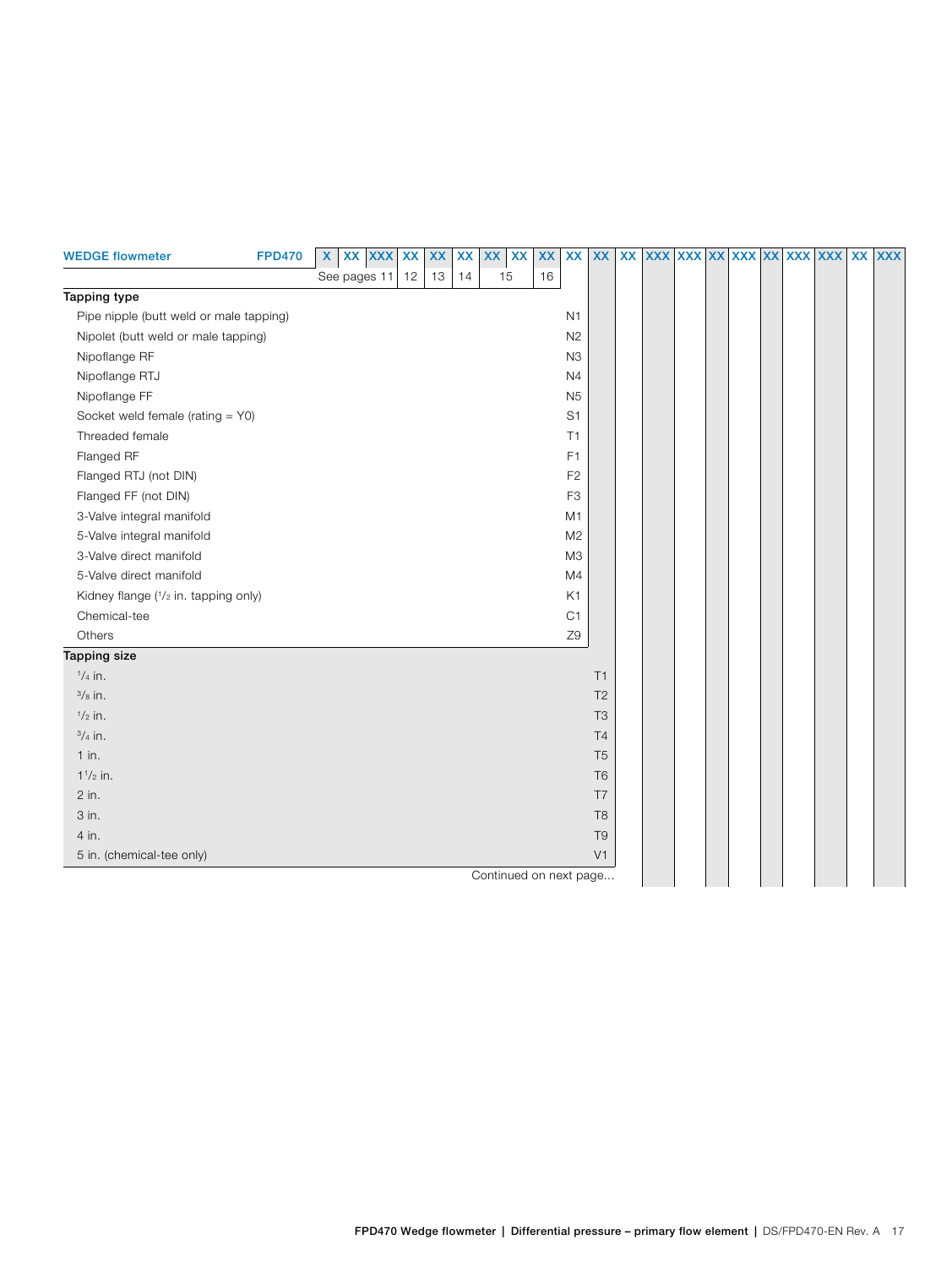<span id="page-17-0"></span>

| <b>WEDGE flowmeter</b>                 | <b>FPD470</b> | $\boldsymbol{\mathsf{X}}$ | XX XXX XX    |    | $\pmb{\mathsf{XX}}$ | <b>XX</b> | XX<br>XX | XX | xx   xx   xx   xxx   xxx   xxx   xxx   xxx   xxx   xxx   xxx   xxx |                |                 |            |  |  |  |  |
|----------------------------------------|---------------|---------------------------|--------------|----|---------------------|-----------|----------|----|--------------------------------------------------------------------|----------------|-----------------|------------|--|--|--|--|
|                                        |               |                           | See pages 11 | 12 | 13                  | 14        | 15       | 16 | 17                                                                 |                |                 |            |  |  |  |  |
| Tapping rating                         |               |                           |              |    |                     |           |          |    |                                                                    |                |                 |            |  |  |  |  |
| Others                                 |               |                           |              |    |                     |           |          |    |                                                                    | Z <sub>9</sub> |                 |            |  |  |  |  |
| Socket weld                            |               |                           |              |    |                     |           |          |    |                                                                    | S <sub>1</sub> |                 |            |  |  |  |  |
| Butt weld                              |               |                           |              |    |                     |           |          |    |                                                                    | <b>B1</b>      |                 |            |  |  |  |  |
| Chemical-tee                           |               |                           |              |    |                     |           |          |    |                                                                    | C <sub>1</sub> |                 |            |  |  |  |  |
| <b>BSPTF</b>                           |               |                           |              |    |                     |           |          |    |                                                                    | T1             |                 |            |  |  |  |  |
| <b>BSPT M</b>                          |               |                           |              |    |                     |           |          |    |                                                                    | T <sub>2</sub> |                 |            |  |  |  |  |
| NPT F                                  |               |                           |              |    |                     |           |          |    |                                                                    | T <sub>3</sub> |                 |            |  |  |  |  |
| NPT <sub>M</sub>                       |               |                           |              |    |                     |           |          |    |                                                                    | T4             |                 |            |  |  |  |  |
| ASME Class 150                         |               |                           |              |    |                     |           |          |    |                                                                    | A <sub>1</sub> |                 |            |  |  |  |  |
| ASME Class 300                         |               |                           |              |    |                     |           |          |    |                                                                    | A <sub>3</sub> |                 |            |  |  |  |  |
| ASME Class 600                         |               |                           |              |    |                     |           |          |    |                                                                    | A <sub>6</sub> |                 |            |  |  |  |  |
| ASME Class 900                         |               |                           |              |    |                     |           |          |    |                                                                    | A7             |                 |            |  |  |  |  |
| ASME Class 1500                        |               |                           |              |    |                     |           |          |    |                                                                    | A8             |                 |            |  |  |  |  |
| ASME Class 2500                        |               |                           |              |    |                     |           |          |    |                                                                    | A <sub>9</sub> |                 |            |  |  |  |  |
| DIN PN 6                               |               |                           |              |    |                     |           |          |    |                                                                    | D <sub>0</sub> |                 |            |  |  |  |  |
| DIN PN 10                              |               |                           |              |    |                     |           |          |    |                                                                    | D <sub>1</sub> |                 |            |  |  |  |  |
| DIN PN 16                              |               |                           |              |    |                     |           |          |    |                                                                    | D <sub>2</sub> |                 |            |  |  |  |  |
| <b>DIN PN 25</b>                       |               |                           |              |    |                     |           |          |    |                                                                    | D <sub>3</sub> |                 |            |  |  |  |  |
| DIN PN 40                              |               |                           |              |    |                     |           |          |    |                                                                    | D <sub>4</sub> |                 |            |  |  |  |  |
| DIN PN 63                              |               |                           |              |    |                     |           |          |    |                                                                    | D <sub>5</sub> |                 |            |  |  |  |  |
| <b>DIN PN 100</b>                      |               |                           |              |    |                     |           |          |    |                                                                    | D <sub>6</sub> |                 |            |  |  |  |  |
| Flanges JIS 7.5K                       |               |                           |              |    |                     |           |          |    |                                                                    | J <sub>0</sub> |                 |            |  |  |  |  |
| Flanges JIS 10K                        |               |                           |              |    |                     |           |          |    |                                                                    | J1             |                 |            |  |  |  |  |
| Flanges JIS 5K                         |               |                           |              |    |                     |           |          |    |                                                                    | J2             |                 |            |  |  |  |  |
| Flanges JIS 20K                        |               |                           |              |    |                     |           |          |    |                                                                    | J3             |                 |            |  |  |  |  |
| Flanges JIS 30K                        |               |                           |              |    |                     |           |          |    |                                                                    | J4             |                 |            |  |  |  |  |
| API 2000 PSI TYPE 6BX                  |               |                           |              |    |                     |           |          |    |                                                                    | P1             |                 |            |  |  |  |  |
| API 3000 PSI TYPE 6BX                  |               |                           |              |    |                     |           |          |    |                                                                    | P <sub>2</sub> |                 |            |  |  |  |  |
| API 5000 PSI TYPE 6BX                  |               |                           |              |    |                     |           |          |    |                                                                    | P <sub>3</sub> |                 |            |  |  |  |  |
| API 10000 PSI TYPE 6BX                 |               |                           |              |    |                     |           |          |    |                                                                    | P4             |                 |            |  |  |  |  |
| API 15000 PSI TYPE 6BX                 |               |                           |              |    |                     |           |          |    |                                                                    | P <sub>5</sub> |                 |            |  |  |  |  |
| API 20000 PSI TYPE 6BX                 |               |                           |              |    |                     |           |          |    |                                                                    | P <sub>6</sub> |                 |            |  |  |  |  |
| <b>Others</b>                          |               |                           |              |    |                     |           |          |    |                                                                    | Z9             |                 |            |  |  |  |  |
| Number of tapping sets length and type |               |                           |              |    |                     |           |          |    |                                                                    |                |                 |            |  |  |  |  |
| One set                                |               |                           |              |    |                     |           |          |    |                                                                    |                | TN <sub>1</sub> |            |  |  |  |  |
| Two sets                               |               |                           |              |    |                     |           |          |    |                                                                    |                | TN <sub>2</sub> |            |  |  |  |  |
| Three sets                             |               |                           |              |    |                     |           |          |    |                                                                    |                | TN <sub>3</sub> |            |  |  |  |  |
| Four sets                              |               |                           |              |    |                     |           |          |    |                                                                    |                | TN4             |            |  |  |  |  |
| Others                                 |               |                           |              |    |                     |           |          |    |                                                                    |                | TNZ             |            |  |  |  |  |
| Pipe orientation                       |               |                           |              |    |                     |           |          |    |                                                                    |                |                 |            |  |  |  |  |
| Horizontal                             |               |                           |              |    |                     |           |          |    |                                                                    |                |                 | PNH        |  |  |  |  |
| Vertical                               |               |                           |              |    |                     |           |          |    |                                                                    |                |                 | <b>PNV</b> |  |  |  |  |
|                                        |               |                           |              |    |                     |           |          |    | Continued on next page                                             |                |                 |            |  |  |  |  |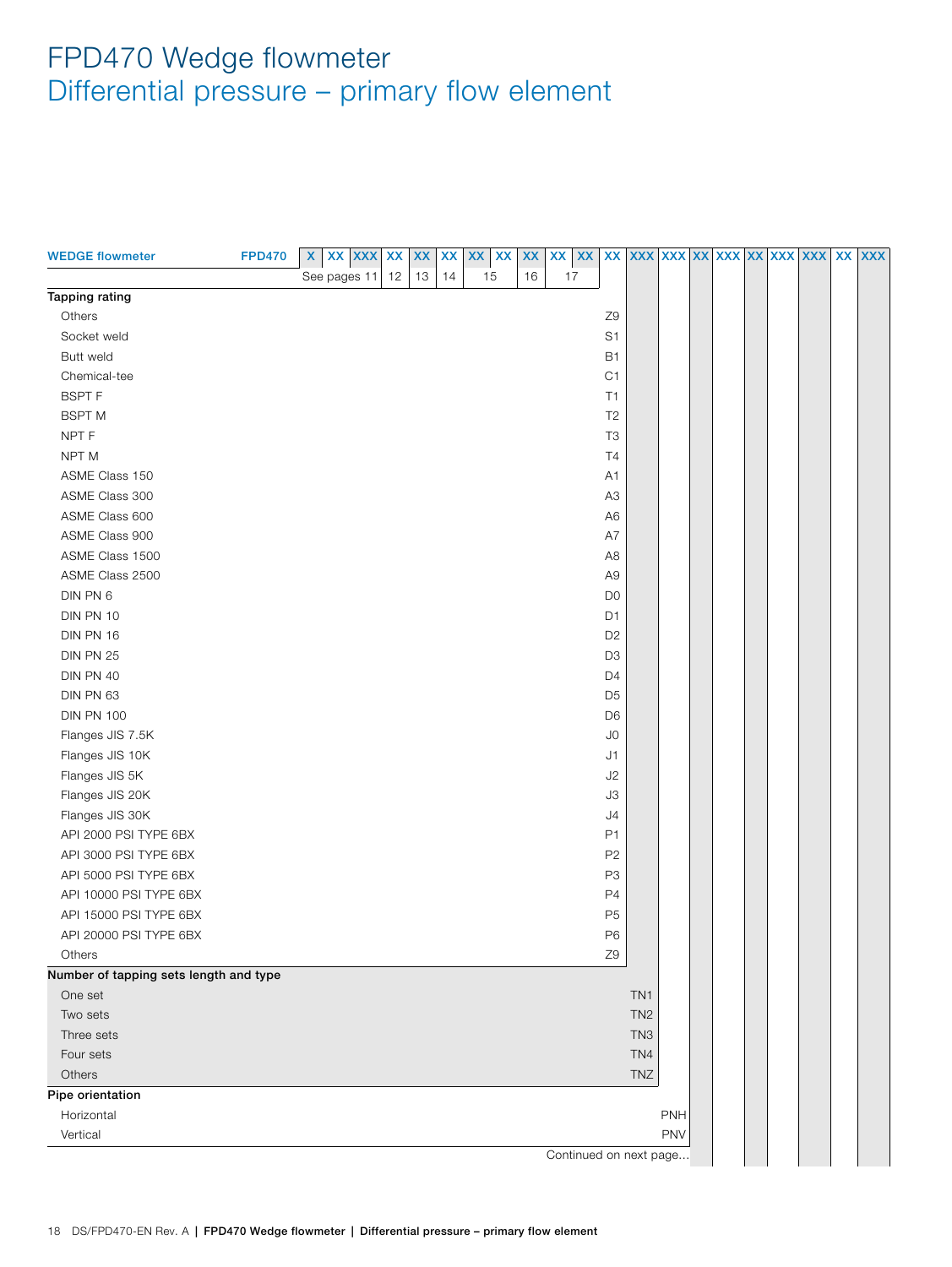| <b>WEDGE flowmeter</b>                           | <b>FPD470</b> | X | XX XXX       | <b>XX</b> | XX<br>XX | XX XX | XX | <b>XX</b><br>XX | xx xxx xxx xxx xxx xxx |                |                 |                |                 |                 |                | XX XXX |
|--------------------------------------------------|---------------|---|--------------|-----------|----------|-------|----|-----------------|------------------------|----------------|-----------------|----------------|-----------------|-----------------|----------------|--------|
|                                                  |               |   | See pages 11 | 12        | 13<br>14 | 15    | 16 | 17              | See page 18            |                |                 |                |                 |                 |                |        |
| <b>Welding code</b>                              |               |   |              |           |          |       |    |                 |                        |                |                 |                |                 |                 |                |        |
| ASME B31.3 cyclic service                        |               |   |              |           |          |       |    |                 |                        | K <sub>1</sub> |                 |                |                 |                 |                |        |
| ASME B31.3 category D service                    |               |   |              |           |          |       |    |                 |                        | K <sub>2</sub> |                 |                |                 |                 |                |        |
| ASME B31.3 category M service                    |               |   |              |           |          |       |    |                 |                        | K <sub>3</sub> |                 |                |                 |                 |                |        |
| <b>ASME B31.4</b>                                |               |   |              |           |          |       |    |                 |                        | K4             |                 |                |                 |                 |                |        |
| <b>ASME B31.5</b>                                |               |   |              |           |          |       |    |                 |                        | K <sub>5</sub> |                 |                |                 |                 |                |        |
| PED B3.1 SEP level                               |               |   |              |           |          |       |    |                 |                        | K <sub>6</sub> |                 |                |                 |                 |                |        |
| PED B3.1 category H                              |               |   |              |           |          |       |    |                 |                        | K7             |                 |                |                 |                 |                |        |
| Others                                           |               |   |              |           |          |       |    |                 |                        | K <sub>9</sub> |                 |                |                 |                 |                |        |
| Surface treatment                                |               |   |              |           |          |       |    |                 |                        |                |                 |                |                 |                 |                |        |
| Primer to ABB standard (primer only)             |               |   |              |           |          |       |    |                 |                        |                | HF1             |                |                 |                 |                |        |
| Painted to ABB standard (primer and top coat)    |               |   |              |           |          |       |    |                 |                        |                | HF <sub>2</sub> |                |                 |                 |                |        |
| Other (specify in detail)                        |               |   |              |           |          |       |    |                 |                        |                | <b>HFZ</b>      |                |                 |                 |                |        |
| Certification                                    |               |   |              |           |          |       |    |                 |                        |                |                 |                |                 |                 |                |        |
| Material certificates acc. EN 10204 3.1          |               |   |              |           |          |       |    |                 |                        |                |                 | C <sub>2</sub> |                 |                 |                |        |
| Material certificates acc. EN 10204 3.2          |               |   |              |           |          |       |    |                 |                        |                |                 | C <sub>3</sub> |                 |                 |                |        |
| Material certificates acc. NACE, latest revision |               |   |              |           |          |       |    |                 |                        |                |                 | CN             |                 |                 |                |        |
| Dye penetrant inspection                         |               |   |              |           |          |       |    |                 |                        |                |                 | C <sub>9</sub> |                 |                 |                |        |
| Radiography                                      |               |   |              |           |          |       |    |                 |                        |                |                 | C <sub>8</sub> |                 |                 |                |        |
| Positive material identification (NITRON XRF)    |               |   |              |           |          |       |    |                 |                        |                |                 | CA             |                 |                 |                |        |
| 100 % dimensional check                          |               |   |              |           |          |       |    |                 |                        |                |                 | C <sub>6</sub> |                 |                 |                |        |
| Others                                           |               |   |              |           |          |       |    |                 |                        |                |                 | CZ             |                 |                 |                |        |
| Testing                                          |               |   |              |           |          |       |    |                 |                        |                |                 |                |                 |                 |                |        |
| Impact testing @ -46 °C (-50.8 °F)               |               |   |              |           |          |       |    |                 |                        |                |                 |                | CH <sub>1</sub> |                 |                |        |
| Impact testing @ -196 °C (-320.8 °F)             |               |   |              |           |          |       |    |                 |                        |                |                 |                | CH <sub>2</sub> |                 |                |        |
| Hardness survey                                  |               |   |              |           |          |       |    |                 |                        |                |                 |                | CH <sub>3</sub> |                 |                |        |
| <b>HIC</b> testing                               |               |   |              |           |          |       |    |                 |                        |                |                 |                | CH4             |                 |                |        |
| Magnetic particle inspection                     |               |   |              |           |          |       |    |                 |                        |                |                 |                | CH <sub>5</sub> |                 |                |        |
| Ultrasonic inspection                            |               |   |              |           |          |       |    |                 |                        |                |                 |                | CH <sub>6</sub> |                 |                |        |
| Heat treatment trace                             |               |   |              |           |          |       |    |                 |                        |                |                 |                | CH <sub>7</sub> |                 |                |        |
| Pressure test (internal)                         |               |   |              |           |          |       |    |                 |                        |                |                 |                | CH <sub>8</sub> |                 |                |        |
| Others                                           |               |   |              |           |          |       |    |                 |                        |                |                 |                | CHZ             |                 |                |        |
| Calibration                                      |               |   |              |           |          |       |    |                 |                        |                |                 |                |                 |                 |                |        |
| Bi-directional flow calibration with water       |               |   |              |           |          |       |    |                 |                        |                |                 |                |                 | RW <sub>2</sub> |                |        |
| Others                                           |               |   |              |           |          |       |    |                 |                        |                |                 |                |                 | <b>RWZ</b>      |                |        |
| Documentation language (default = M5 / English)  |               |   |              |           |          |       |    |                 |                        |                |                 |                |                 |                 |                |        |
| German                                           |               |   |              |           |          |       |    |                 |                        |                |                 |                |                 |                 | M1             |        |
| Italian                                          |               |   |              |           |          |       |    |                 |                        |                |                 |                |                 |                 | M <sub>2</sub> |        |
| Spanish                                          |               |   |              |           |          |       |    |                 |                        |                |                 |                |                 |                 | M3             |        |
| French                                           |               |   |              |           |          |       |    |                 |                        |                |                 |                |                 |                 | M4             |        |
| English                                          |               |   |              |           |          |       |    |                 |                        |                |                 |                |                 |                 | M5             |        |
| Chinese                                          |               |   |              |           |          |       |    |                 |                        |                |                 |                |                 |                 | M <sub>6</sub> |        |
| <b>Added requirements</b>                        |               |   |              |           |          |       |    |                 |                        |                |                 |                |                 |                 |                |        |
| Material source limitations apply                |               |   |              |           |          |       |    |                 |                        |                |                 |                |                 |                 |                | MS1    |